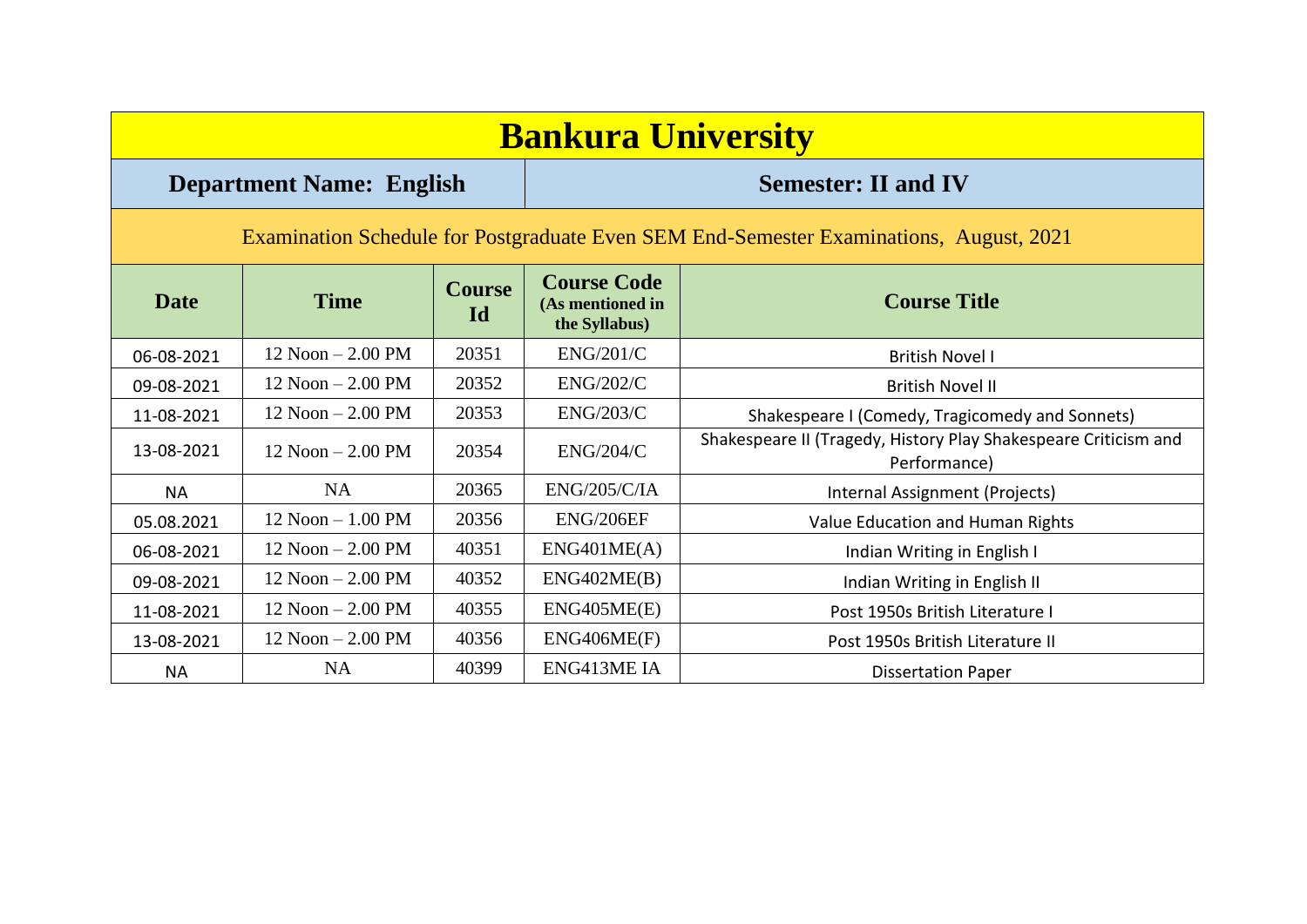| <b>Bankura University</b>                                                              |                                             |                     |                                                         |                                                                          |  |  |  |
|----------------------------------------------------------------------------------------|---------------------------------------------|---------------------|---------------------------------------------------------|--------------------------------------------------------------------------|--|--|--|
|                                                                                        | <b>Department Name:</b><br><b>EDUCATION</b> |                     |                                                         | <b>Semester: II</b>                                                      |  |  |  |
| Examination Schedule for Postgraduate Even SEM End-Semester Examinations, August, 2021 |                                             |                     |                                                         |                                                                          |  |  |  |
| <b>Date</b>                                                                            | <b>Time</b>                                 | <b>Course</b><br>Id | <b>Course Code</b><br>(As mentioned in<br>the Syllabus) | <b>Course Title</b>                                                      |  |  |  |
| 07-08-2021                                                                             | 12.00Noon-2 PM                              | 20251               | EDN/201/C                                               | Sociological Foundations of Education (Part-two)                         |  |  |  |
| 09-08-2021                                                                             | $12.00N$ oon- $2$ PM                        | 20252               | EDN/202/C                                               | Politics and Economics of Education                                      |  |  |  |
| 11-08-2021                                                                             | 12.00Noon-2 PM                              | 20253               | <b>EDN/203/C</b>                                        | Psychological Foundations of Education (Part-two)                        |  |  |  |
| 13-08-2021                                                                             | 12.00Noon-2 PM                              | 20254               | EDN/204/C                                               | Methodology of Educational Research (Part-two)                           |  |  |  |
| 17-08-2021                                                                             | 12.00Noon-2 PM                              | 20265               | EDN/205/C/P                                             | Psychological Practical and Excursion/Project/Environmental<br>Awareness |  |  |  |
| 05-08-2021                                                                             | 12.00Noon-1 PM                              | 20256               | 206/EF                                                  | Value Education and Human Rights                                         |  |  |  |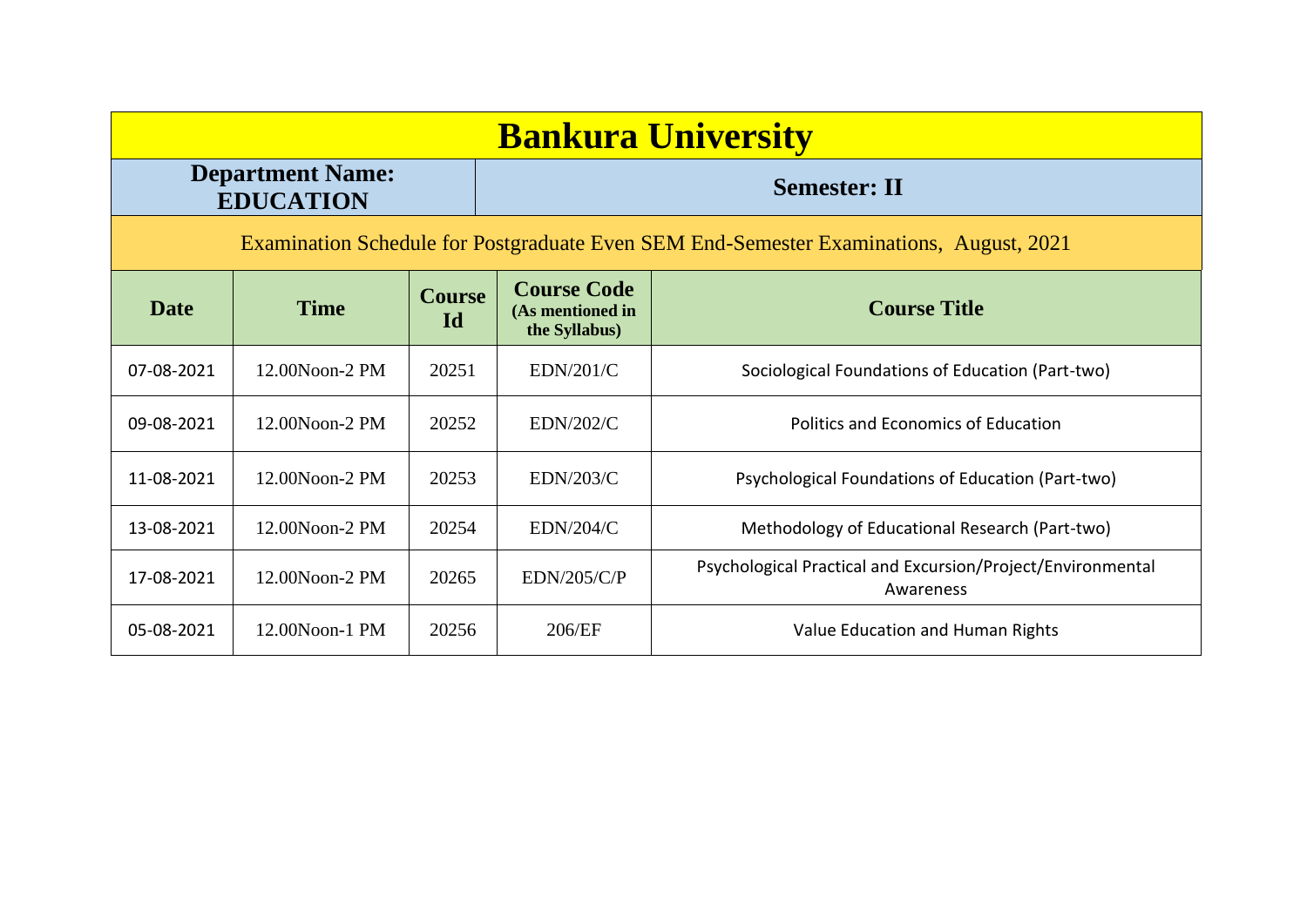| <b>Bankura University</b> |                                   |                  |                                                         |                                                                                        |  |  |  |
|---------------------------|-----------------------------------|------------------|---------------------------------------------------------|----------------------------------------------------------------------------------------|--|--|--|
|                           | <b>Department Name: EDUCATION</b> |                  |                                                         | <b>Semester: IV</b>                                                                    |  |  |  |
|                           |                                   |                  |                                                         | Examination Schedule for Postgraduate Even SEM End-Semester Examinations, August, 2021 |  |  |  |
| <b>Date</b>               | <b>Time</b>                       | <b>Course Id</b> | <b>Course Code</b><br>(As mentioned in<br>the Syllabus) | <b>Course Title</b>                                                                    |  |  |  |
| 05-08-2021                | 12.00Noon-2 PM                    | 40251            | <b>EDN 401 C</b>                                        | <b>Educational Management</b>                                                          |  |  |  |
| 07-08-2021                | 12.00Noon-2 PM                    | 40252            | <b>EDN 402 C</b>                                        | Inclusive Education                                                                    |  |  |  |
| 09-08-2021                | 12.00Noon-2 PM                    | 40253            | <b>EDN 403 C</b>                                        | Teacher Education (Part-two)                                                           |  |  |  |
| 11-08-2021                | 12.00Noon-2 PM                    | 40254            | EDN 404 EA                                              | Guidance and Counselling (Part-two)                                                    |  |  |  |
| 11-08-2021                | 12.00Noon-2 PM                    | 40254            | <b>EDN 404 EB</b>                                       | Environmental Education (Part-two)                                                     |  |  |  |
| 11-08-2021                | 12.00Noon-2 PM                    | 40254            | <b>EDN 404 EC</b>                                       | Educational Measurement, Evaluation, and Assessment (Part-two)                         |  |  |  |
| 14/08/2021                | 12.00Noon                         | 40265            | <b>EDN 405 DN</b>                                       | <b>Dissertation Work</b>                                                               |  |  |  |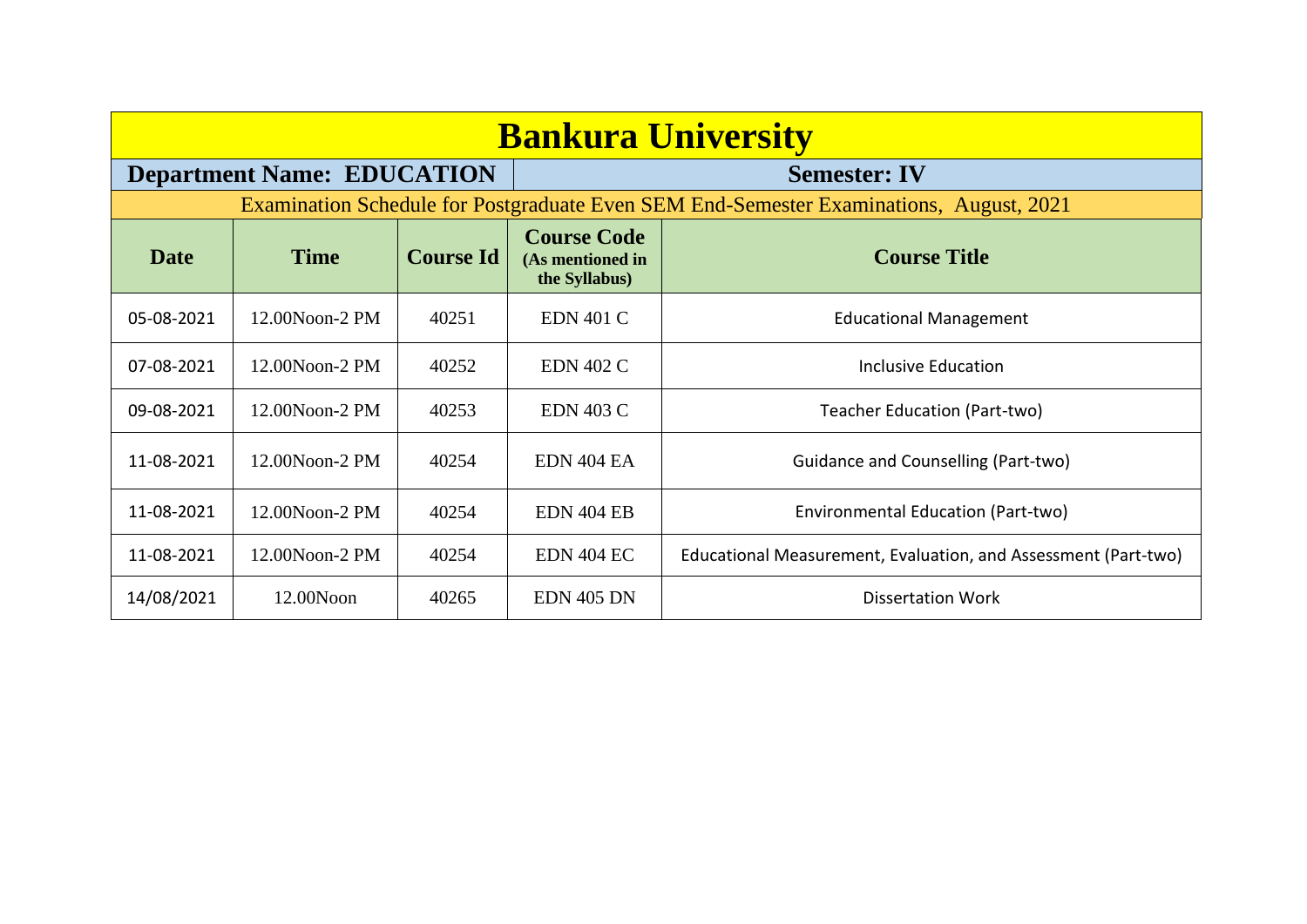| <b>Bankura University</b>                                                              |               |                     |                                                         |                                                                 |  |  |  |  |  |
|----------------------------------------------------------------------------------------|---------------|---------------------|---------------------------------------------------------|-----------------------------------------------------------------|--|--|--|--|--|
| <b>Semester: II &amp; IV</b><br><b>Department Name: Geography</b>                      |               |                     |                                                         |                                                                 |  |  |  |  |  |
| Examination Schedule for Postgraduate Even SEM End-Semester Examinations, August, 2021 |               |                     |                                                         |                                                                 |  |  |  |  |  |
| <b>Date</b>                                                                            | <b>Time</b>   | <b>Course</b><br>Id | <b>Course Code</b><br>(As mentioned in<br>the Syllabus) | <b>Course Title</b>                                             |  |  |  |  |  |
| 07-08-2021                                                                             | 12 Noon- 2 PM | 21951               | GEO/201/C                                               | Geography of Population, Social Issues and Cultural Advancement |  |  |  |  |  |
| 09-08-2021                                                                             | 12 Noon- 2 PM | 21952               | GEO/202/C                                               | Geography of Space and Human Occupance                          |  |  |  |  |  |
| 12-08-2021                                                                             | 12 Noon- 2 PM | 21953               | GEO/203/C                                               | Economic Issues in Geography                                    |  |  |  |  |  |
| 16-08-2021                                                                             | 12 Noon- 2 PM | 21964               | GEO/204/C/(PR)                                          | Surveying, Topographical Map Interpretation and Field Study     |  |  |  |  |  |
| 18-08-2021                                                                             | 12 Noon       | 21965               | GEO/205/C/I.A.                                          | <b>Internal Assignment</b>                                      |  |  |  |  |  |
| 05-08-2021                                                                             | 12 Noon-1 PM  | 21956               | 206/EF                                                  | Value Education and Human Rights                                |  |  |  |  |  |
| 07-08-2021                                                                             | 12 Noon- 2 PM | 41951               | <b>GEO 401C</b>                                         | Environment and Society and Contemporary Issues in Geography    |  |  |  |  |  |
| 09-08-2021                                                                             | 12 Noon- 2 PM | 41952               | <b>GEO 402C</b>                                         | Development and Environment                                     |  |  |  |  |  |
| 12-08-2021                                                                             | 12 Noon- 2 PM | 41953               | <b>GEO 403EA</b>                                        | <b>Fluvial Geomorphology</b>                                    |  |  |  |  |  |
| 12-08-2021                                                                             | 12 Noon- 2 PM | 41953               | <b>GEO 403EC</b>                                        | Regional Development and Planning                               |  |  |  |  |  |
| 14-08-2021                                                                             | 12 Noon       | 41964               | GEO 404/I.A.                                            | <b>Educational Excursion, Tutorial Library Work</b>             |  |  |  |  |  |
| 16-08-2021                                                                             | 12 Noon       | 41965               | <b>GEO 405/DN</b>                                       | <b>Dissertation Work</b>                                        |  |  |  |  |  |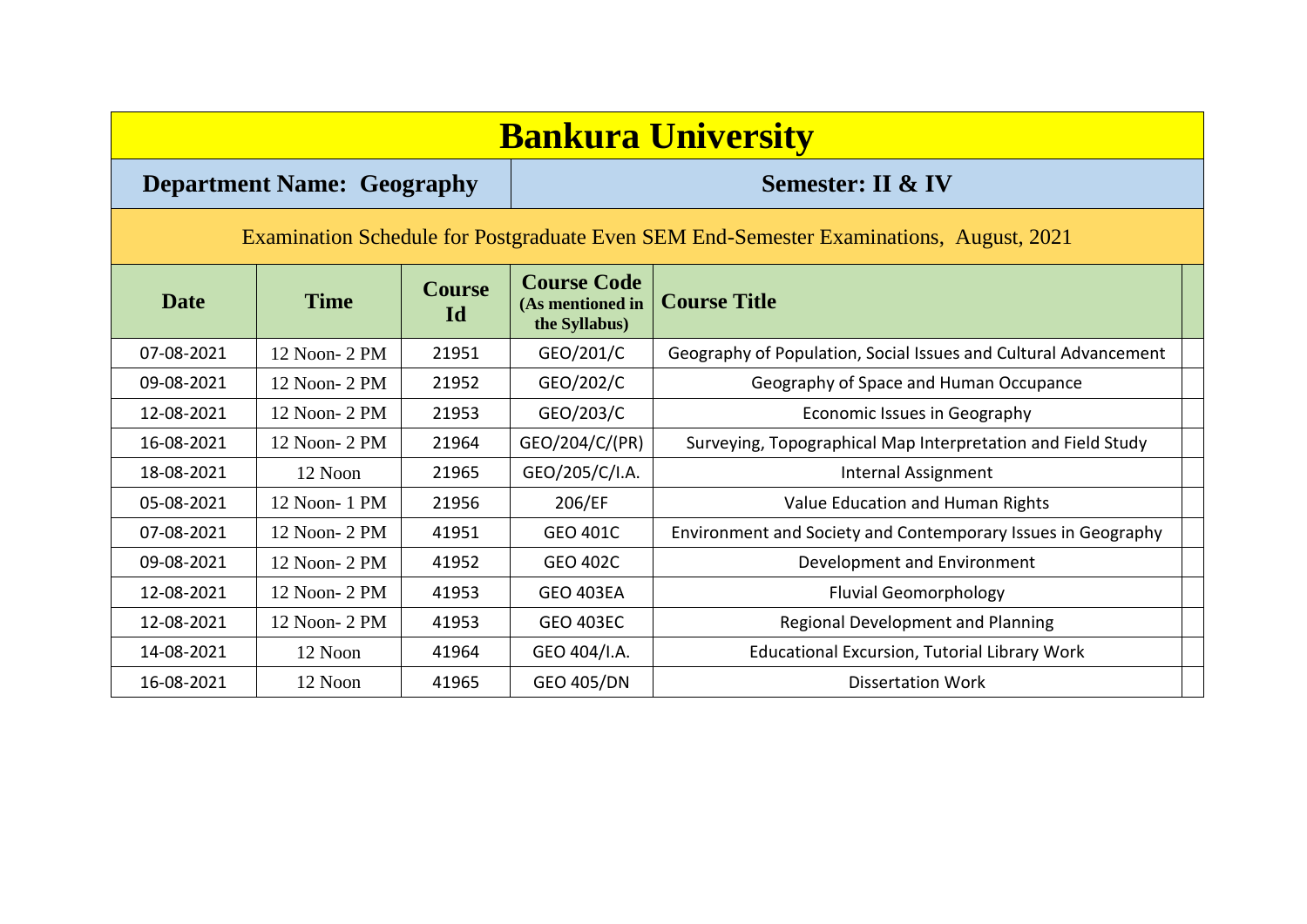## **Bankura University Department Name: Geoinformatics Semester: II & IV** Examination Schedule for Postgraduate Even SEM End-Semester Examinations, August, 2021 **Date Time Course Id Course Code (As mentioned in the Syllabus) Course Title** 07-08-2021  $\parallel$  12 Noon- 2 PM  $\parallel$  23151  $\parallel$  201T  $\parallel$  Photogrammetry and Digital Image processing 09-08-2021 | 12 Noon- 2 PM | 23152 | 202T | Introduction to Geographical Information System & spatial modelling 12-08-2021 | 12 Noon- 2 PM | 23153 | 203T | Thermal, Microwave Remote Sensing and Application 14-08-2021 | 12 Noon- 2 PM | 23164 | 204P | Digital Image Processing 16-08-2021 | 12 Noon- 2 PM | 23165 | 205P | Digital Photogrammetry 05-08-2021 | 12 Noon- 1 PM | 23156 | 206EF | Value Education and Human Rights 18-08-2021 12 Noon 23167 207IA Assignment 07-08-2021 12 Noon 43161 401P Grand Viva 10-08-2021 | 12 Noon | 43162 | 402P | 10-08-2021 | Internship 13-08-2021 | 12 Noon | 43163 | 403P | Research Project 16-08-2021 | 12 Noon | 43164 | 404IA | Assignment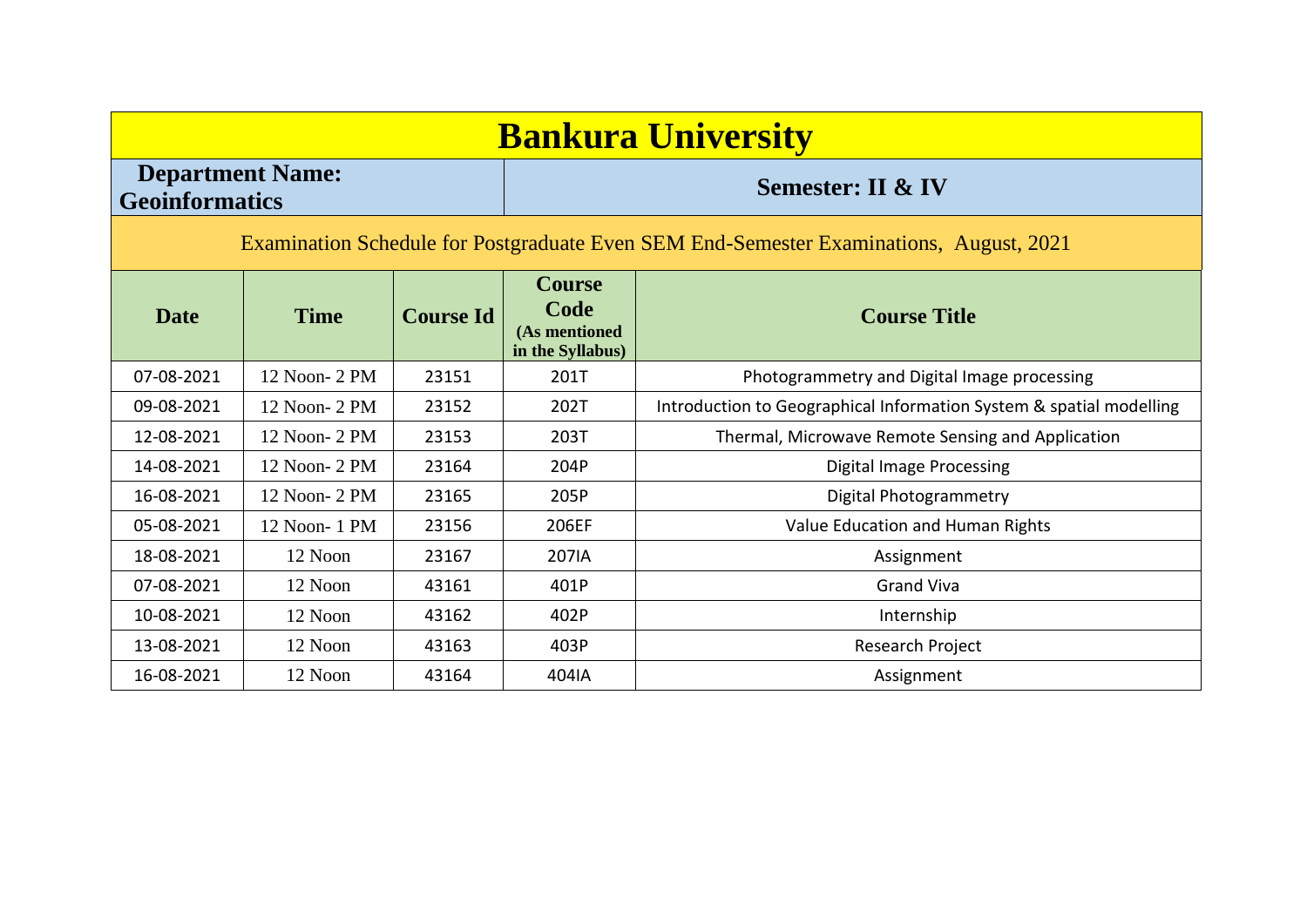|                                                                                | <b>Bankura University</b>   |                  |                                                                |                                                                                                                                     |  |  |  |  |
|--------------------------------------------------------------------------------|-----------------------------|------------------|----------------------------------------------------------------|-------------------------------------------------------------------------------------------------------------------------------------|--|--|--|--|
|                                                                                | <b>Department Name: LAW</b> |                  |                                                                | <b>Semester II &amp; IV</b>                                                                                                         |  |  |  |  |
| Examination Schedule for Postgraduate Even Sem End-Semester Examinations, 2021 |                             |                  |                                                                |                                                                                                                                     |  |  |  |  |
| <b>Date</b>                                                                    | <b>Time</b>                 | <b>Course Id</b> | <b>Course</b><br>Code<br>(As)<br>mentioned in<br>the Syllabus) | <b>Course Title</b>                                                                                                                 |  |  |  |  |
| 05.08.2021                                                                     | 12 noon-1pm                 | 22756            | 206 EF                                                         | Value Education and Human Rights                                                                                                    |  |  |  |  |
| 09.08.2021                                                                     | 12 noon-3pm                 | 22751            | LM201C                                                         | Law and Social Transformation in India                                                                                              |  |  |  |  |
| 11.08.2021                                                                     | 12 noon-3pm                 | 22752            | LM202C                                                         | Research Methodology I                                                                                                              |  |  |  |  |
| 13.082021                                                                      | 12 noon-3pm                 | 22753            | LM203E                                                         | Law of Securities (Gr.A) / Regularatory Mechanism on Administrative Action<br>(Gr.B)                                                |  |  |  |  |
| 17.08.2021                                                                     | 12 noon-3pm                 | 22754            | LM204E                                                         | Competition Law(Gr.A) / Comparative Administrative Law(Gr.B), Legislative and<br>Quasi Judicial Powers of Administration (Gr.B old) |  |  |  |  |
|                                                                                |                             |                  |                                                                | <b>SEMESTER IV</b>                                                                                                                  |  |  |  |  |
| 10.08.2021                                                                     | 12 noon-3pm                 | 42752            | LM402E                                                         | Corporate Governance(Gr.A) / Environmental Governance(Gr.B)                                                                         |  |  |  |  |
| 12.08.2021                                                                     | 12 noon-3pm                 | 42751            | <b>LM401C</b>                                                  | Dissertation Presentation & Viva-voce                                                                                               |  |  |  |  |
|                                                                                |                             |                  |                                                                |                                                                                                                                     |  |  |  |  |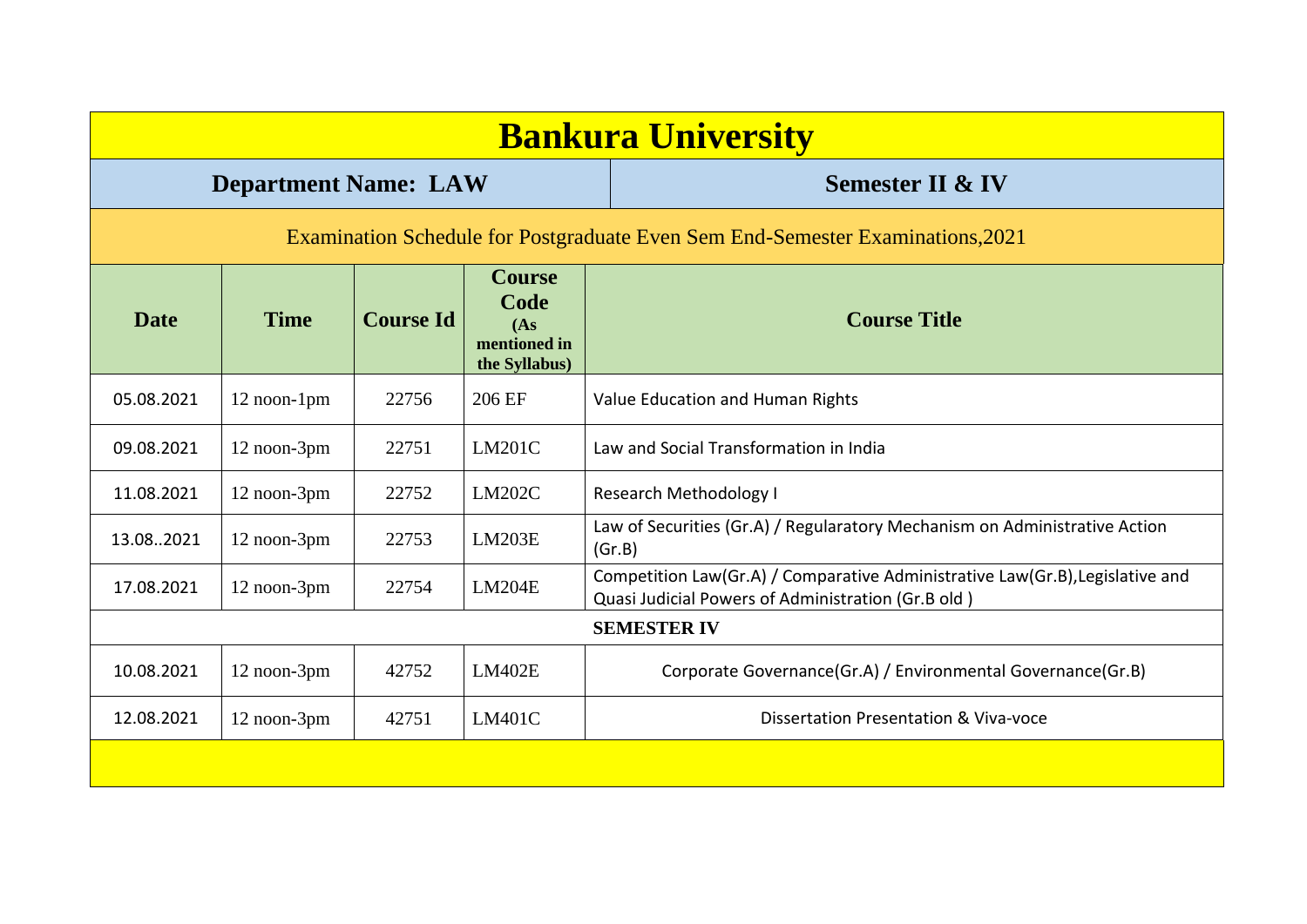| <b>Bankura University</b>                                                              |                                     |                            |                                                         |  |                                                                                                     |  |  |  |
|----------------------------------------------------------------------------------------|-------------------------------------|----------------------------|---------------------------------------------------------|--|-----------------------------------------------------------------------------------------------------|--|--|--|
|                                                                                        | <b>Department Name: Mathematics</b> |                            |                                                         |  | <b>Semester: II &amp; IV</b>                                                                        |  |  |  |
| Examination Schedule for Postgraduate Even SEM End-Semester Examinations, August, 2021 |                                     |                            |                                                         |  |                                                                                                     |  |  |  |
| <b>Date</b>                                                                            | <b>Time</b>                         | <b>Course</b><br><b>Id</b> | <b>Course Code</b><br>(As mentioned in<br>the Syllabus) |  | <b>Course Title</b>                                                                                 |  |  |  |
| 06.08.2021                                                                             | 12:00 Noon-2:00 PM                  | 22151                      | Math-201C                                               |  | <b>Complex Analysis</b>                                                                             |  |  |  |
| 09.08.2021                                                                             | 12:00 Noon-2:00 PM                  | 22152                      | Math-202C                                               |  | Topology                                                                                            |  |  |  |
| 11.08.2021                                                                             | 12:00 Noon-2:00 PM                  | 22153                      | Math-203C                                               |  | Calculus of Several Variables & Differential Geometry of Curves and Surfaces                        |  |  |  |
| 13.08.2021                                                                             | 12:00 Noon-2:00 PM                  | 22154                      | Math-204C                                               |  | Techniques of Applied Mathematics (Generalized Functions, Special<br>Functions, Integral Equations) |  |  |  |
| 18.08.2021                                                                             | 12:00 Noon-2:00 PM                  | 22155                      | Math-205C(IA)                                           |  | Internal Assignment (Integral Transforms & Computational Methods for PDEs)                          |  |  |  |
| 05.08.2021                                                                             | 12:00 Noon-2:00 PM                  | 42151                      | Math-401C                                               |  | Operations Research (Old & New)                                                                     |  |  |  |
| 10.08.2021                                                                             | 12:00 Noon-2:00 PM                  | 42152                      | Math-402C                                               |  | Graph Theory & Field Theory (Old & New)                                                             |  |  |  |
| 12.08.2021                                                                             | 12:00 Noon-2:00 PM                  | 42153                      | Math-403ME                                              |  | Modelling and Analysis of Biological Systems (Old & New)                                            |  |  |  |
| 14.08.2021                                                                             | 12:00 Noon-2:00 PM                  | 42154                      | Math-404ME                                              |  | Computation Fluid Dynamics (Old & New)                                                              |  |  |  |
| 26.07.2021*                                                                            | 12:00 Noon-2:00 PM                  | 42165                      | Math-405T(IA)                                           |  | Internal Assignment (Mathematics and Its Applications) (Old & New)                                  |  |  |  |
| 05.08.2021                                                                             | 12:00 Noon-1:00 PM                  | 22156                      | 206EF                                                   |  | Value Education and Human Rights                                                                    |  |  |  |

\* The last date for submission of material related to the course Math-405T(IA)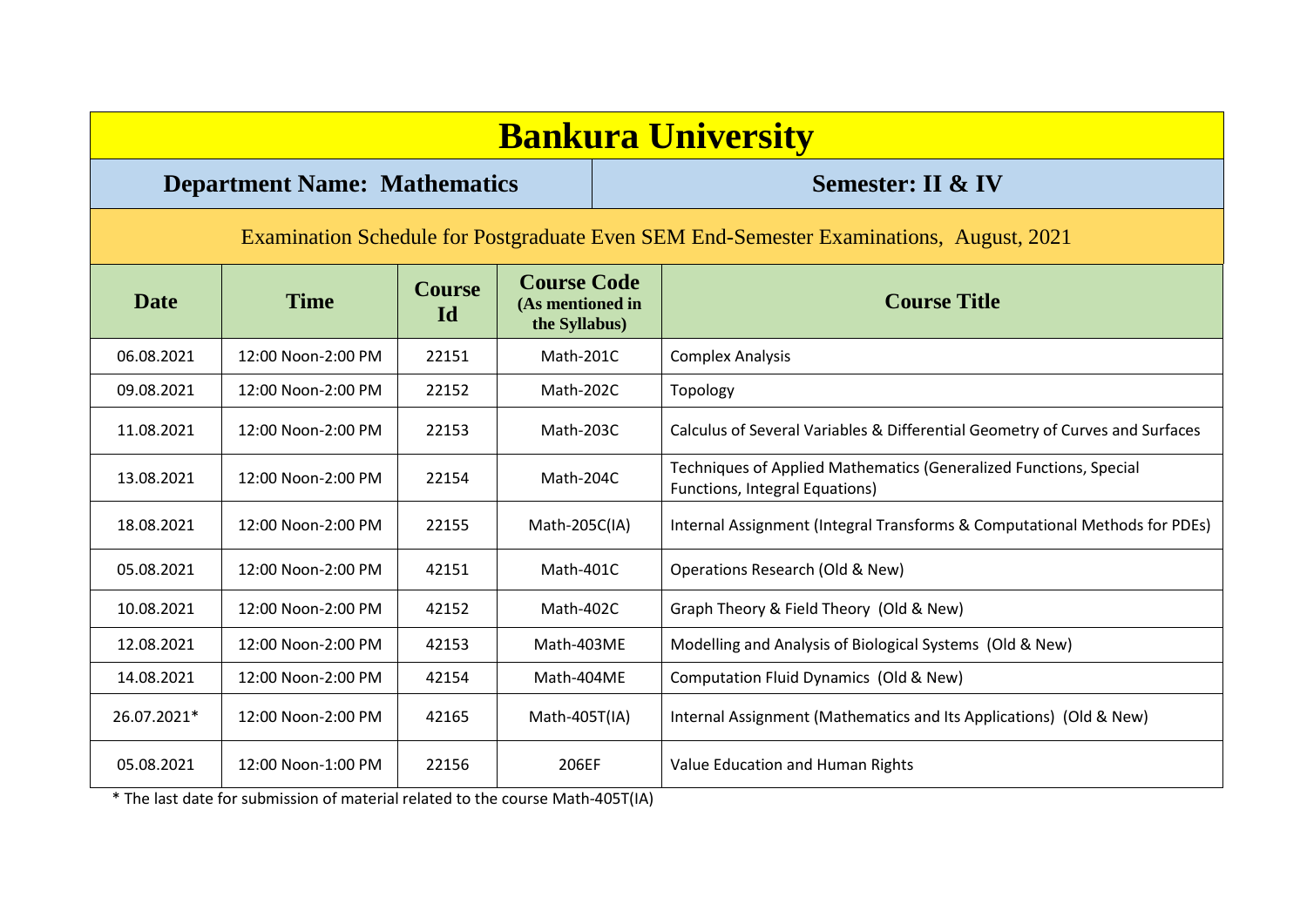| <b>Bankura University</b>                                                              |                                 |                  |                                                         |                                                    |  |  |  |  |  |
|----------------------------------------------------------------------------------------|---------------------------------|------------------|---------------------------------------------------------|----------------------------------------------------|--|--|--|--|--|
|                                                                                        | <b>Department Name: Santali</b> |                  |                                                         | <b>Semester: II &amp; IV</b>                       |  |  |  |  |  |
| Examination Schedule for Postgraduate Even SEM End-Semester Examinations, August, 2021 |                                 |                  |                                                         |                                                    |  |  |  |  |  |
| <b>Date</b>                                                                            | <b>Time</b>                     | <b>Course Id</b> | <b>Course Code</b><br>(As mentioned in the<br>Syllabus) | <b>Course Title</b>                                |  |  |  |  |  |
| 05-08-2021                                                                             | 12.00pm-1.00pm                  | 21056            | 206EF                                                   | Value Education and Human Rights                   |  |  |  |  |  |
| 07-08-2021                                                                             | 12.00pm-2.00pm                  | 21051            | 201C                                                    | Early Santali Literature                           |  |  |  |  |  |
| 09-08-2021                                                                             | 12.00pm-2.00pm                  | 21052            | 202C                                                    | Contemporaneous Independence of Santali Literature |  |  |  |  |  |
| 11-08-2021                                                                             | 12.00pm-2.00pm                  | 21053            | 203C                                                    | Post Independence Santali Litarature               |  |  |  |  |  |
| 13-08-2021                                                                             | 12.00pm-2.00pm                  | 21054            | 204C                                                    | Santali Essay Literature                           |  |  |  |  |  |
| 16-08-2021                                                                             | 12.00pm-2.00pm                  | 21065            | 205IA                                                   | Internal Assignment : Translation                  |  |  |  |  |  |
|                                                                                        |                                 |                  |                                                         |                                                    |  |  |  |  |  |
| 05-08-2021                                                                             | 12.00pm-2.00pm                  | 41051            | 401C                                                    | MAGAZINE & RESEARCH MATHODOLOGY (Old & New)        |  |  |  |  |  |
| 07-08-2021                                                                             | 12.00pm-2.00pm                  | 41052            | 402C                                                    | NEIGHBOURING LITERATURE (Old & New)                |  |  |  |  |  |
| 09-08-2021                                                                             | 12.00pm-2.00pm                  | 41054            | 404E                                                    | <b>LINGUISTIC</b>                                  |  |  |  |  |  |
| 09-08-2021                                                                             | 12.00pm-2.00pm                  | 41054            | 404E                                                    | <b>FICTION</b>                                     |  |  |  |  |  |
| 09-08-2021                                                                             | 12.00pm-2.00pm                  | 41054            | 404E                                                    | DRAMA, PROSE (old)                                 |  |  |  |  |  |
| 11-08-2021                                                                             | N.A.                            | 41063            | <b>SNT-403 DN</b>                                       | DISSERTATION (Old & New)                           |  |  |  |  |  |
| 13-08-2021                                                                             | N.A.                            | 41095            | <b>SNT-405IA</b>                                        | INTERNAL ASSIGNMENT (FIELD WORK) (Old & New)       |  |  |  |  |  |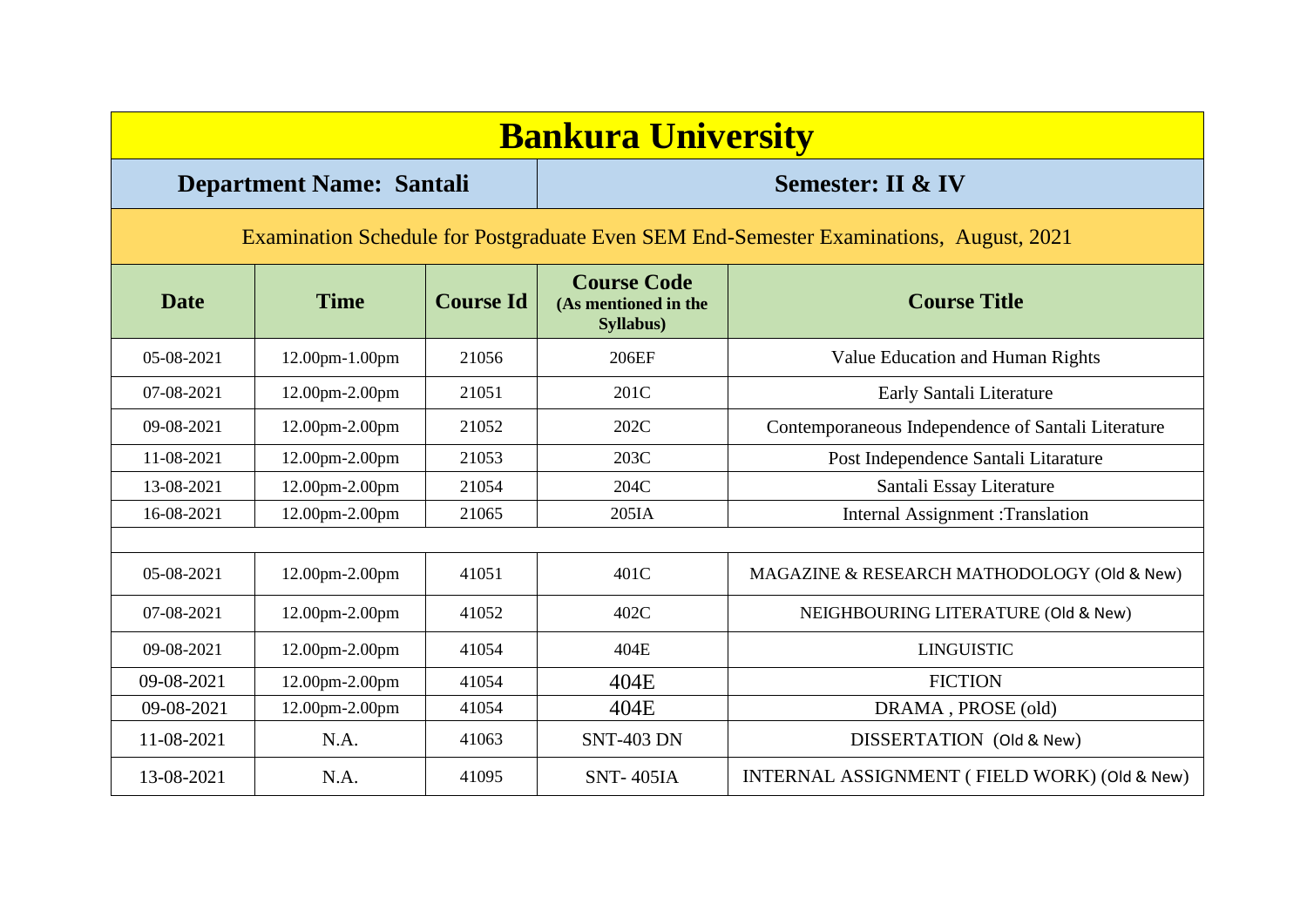## **Bankura University**

## **Department Name: POLITICAL SCIENCE** Semester: II and IV

Examination Schedule for Postgraduate Even SEM End-Semester Examinations, August, 2021

| <b>Date</b> | <b>Time</b>                            | <b>Course Id</b> | <b>Course Code</b><br>(As mentioned in<br>the Syllabus) | <b>Course Title</b>                                                          |
|-------------|----------------------------------------|------------------|---------------------------------------------------------|------------------------------------------------------------------------------|
| 05-08-2021  | $12:00$ noon to 1 pm                   | 20856            | 206 EF                                                  | Value Education and Human Rights                                             |
| 09-08-2021  | $12:00$ noon to 2 pm                   | 20851            | <b>PLS 201C</b>                                         | <b>Western Political Thought: Modern</b>                                     |
| 09-08-2021  | $12:00$ noon to $2$ pm                 | 40851            | <b>PLS 401C</b>                                         | <b>Public Personnel Administration and Human Resource</b><br>Management      |
| 11-08-2021  | $12:00$ noon to 2 pm                   | 20852            | <b>PLS 202C</b>                                         | <b>Political Theory: Marxist and Post-Marxist</b>                            |
| 11-08-2021  | $12:00$ noon to 2 pm                   | 40852            | <b>PLS 402C</b>                                         | <b>Comparative Public Administration</b>                                     |
| 13-08-2021  | $12:00$ noon to 2 pm                   | 20853            | <b>PLS 203C</b>                                         | Modern Indian Political Thought                                              |
| 13-08-2021  | $12:00$ noon to 2 pm                   | 40853            | <b>PLS 403C</b>                                         | Environmental Policy and Administration (with Special<br>Reference to India) |
| 16-08-2021  | $12:00$ noon to $2$ pm                 | 20854            | <b>PLS 204C</b>                                         | International Relations: Contemporary Issues and Challenges                  |
| 16-08-2021  | $12:00$ noon to 2 pm                   | 40854            | <b>PLS 404C</b>                                         | <b>Indian Administration</b>                                                 |
| 14-08-2021  | $12:00$ noon to $3:00$ pm              | 20865            | <b>PLS 205 / IA</b>                                     | Internal Assignment                                                          |
| 14-08-2021  | $3:00 \text{ pm}$ to $5:00 \text{ pm}$ | 40865            | <b>PLS 405 / IA</b>                                     | Internal Assignment                                                          |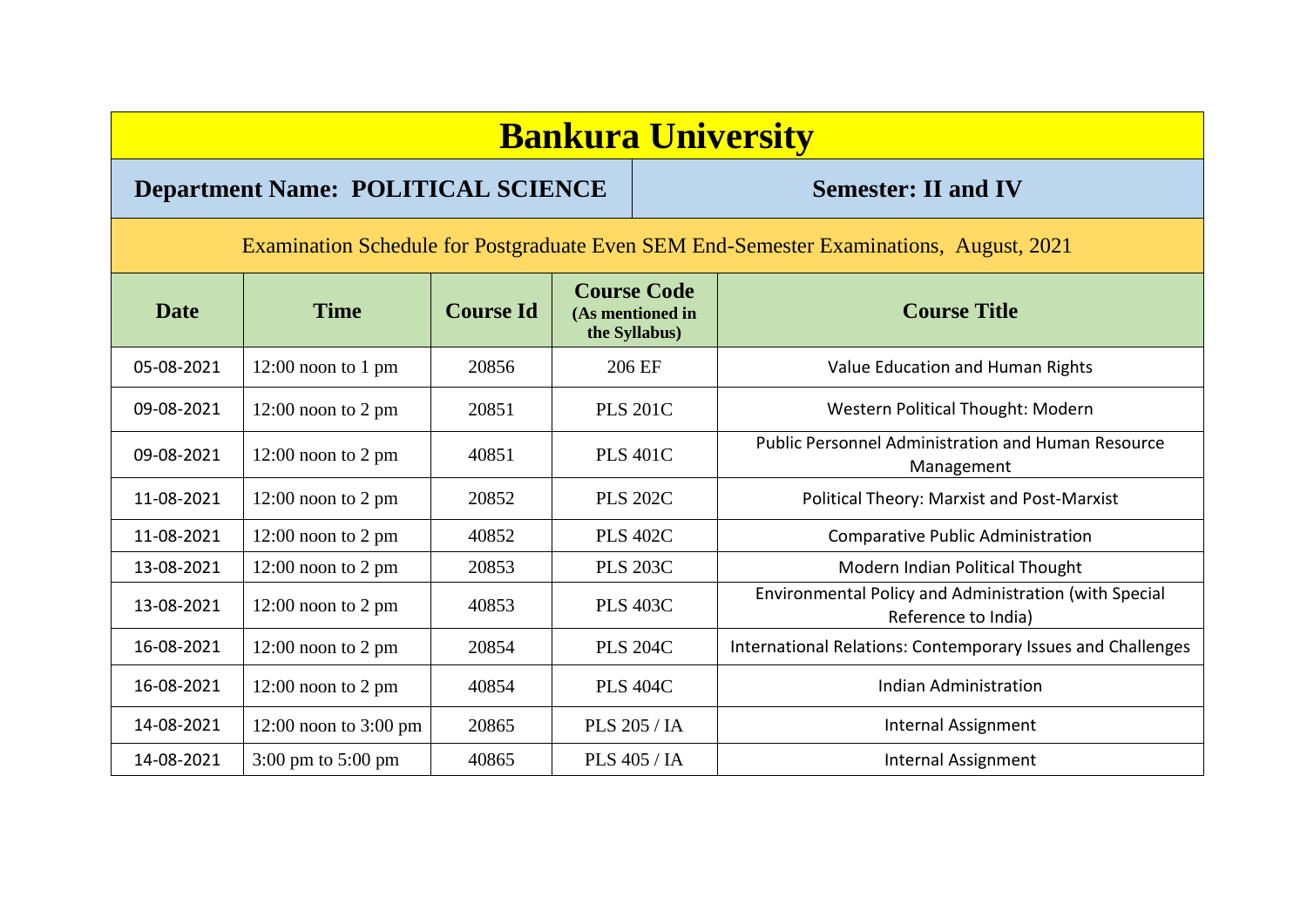| <b>Bankura University</b>                                                              |                                 |                     |                                                         |                                                     |  |  |  |
|----------------------------------------------------------------------------------------|---------------------------------|---------------------|---------------------------------------------------------|-----------------------------------------------------|--|--|--|
|                                                                                        | <b>Department Name: Physics</b> |                     |                                                         | <b>Semester: II</b>                                 |  |  |  |
| Examination Schedule for Postgraduate Even SEM End-Semester Examinations, August, 2021 |                                 |                     |                                                         |                                                     |  |  |  |
| <b>Date</b>                                                                            | <b>Time</b>                     | <b>Course</b><br>Id | <b>Course Code</b><br>(As mentioned in<br>the Syllabus) | <b>Course Title</b>                                 |  |  |  |
| 05-08-2021                                                                             | $12.00$ noon- $1.00$ pm         | 22456               | 206EF                                                   | Value Education and Human Rights                    |  |  |  |
| 07-08-2021                                                                             | 12.00 noon-2.00 pm              | 22451               | PHYS201C                                                | Mathematical Methods II & Advanced Optics           |  |  |  |
| $11 - 08 - 2021$                                                                       | $12.00$ noon- $2.00$ pm         | 22452               | PHYS202C                                                | Quantum Mechanics II & Classical Electrodynamics II |  |  |  |
| 13-08-2021                                                                             | $12.00$ noon- $2.00$ pm         | 22453               | PHYS203C                                                | Solid State Physics II & Electronics II             |  |  |  |
| 17-08-2021                                                                             | $12.00$ noon- $2.00$ pm         | 22454               | PHYS204C                                                | Statistical Mechanics I & Nuclear Physics II        |  |  |  |
| 20-08-2021                                                                             | $12.00$ noon-3.00 pm            | 22465               | PHYS205PR                                               | <b>General Practical</b>                            |  |  |  |
| 21-08-2021                                                                             | $12.00$ noon-3.00 pm            | 22467               | PHYS207IA                                               | Internal Assignment                                 |  |  |  |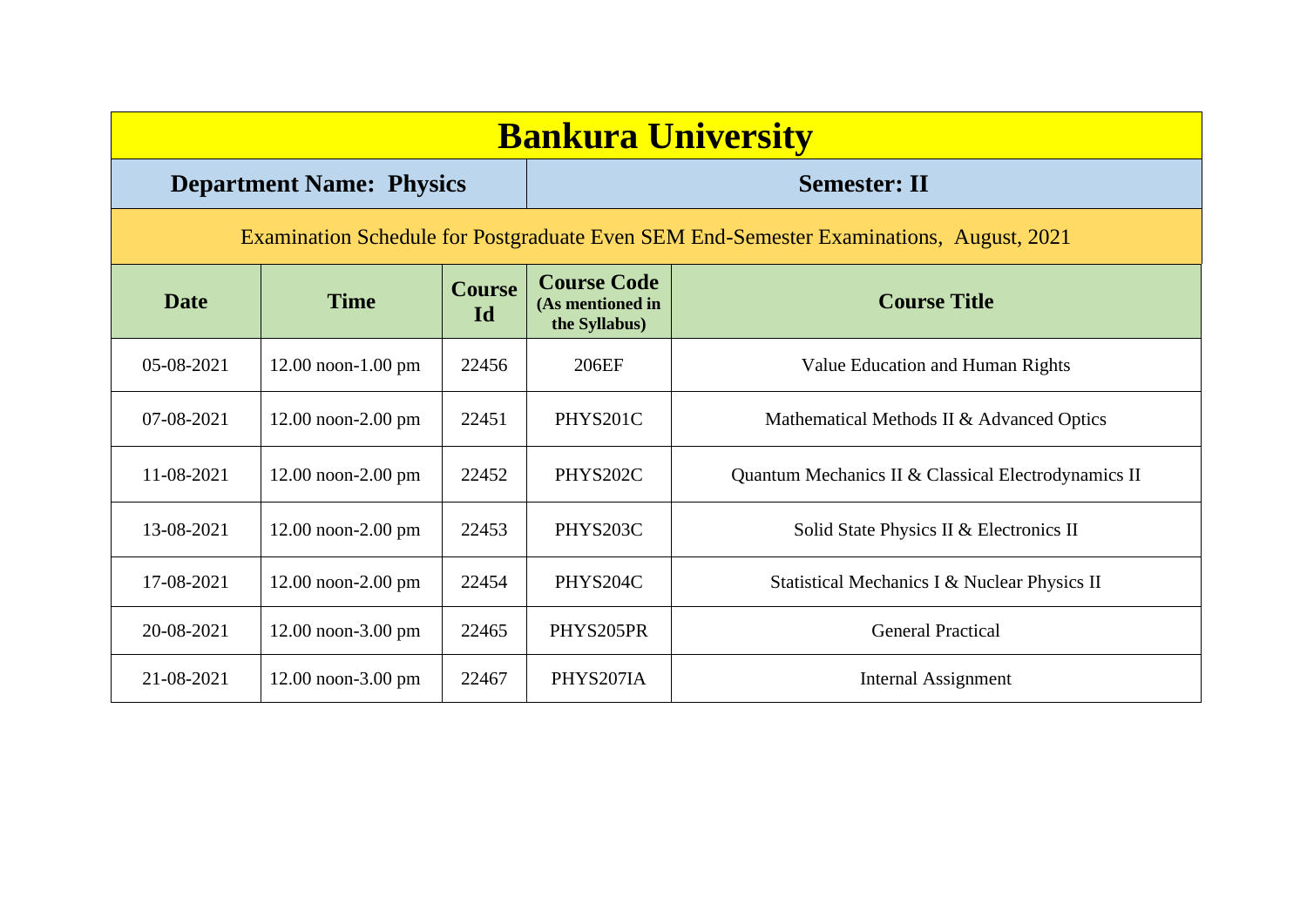| <b>Bankura University</b>                                                              |                                 |                     |                                                         |                                                |  |                             |  |
|----------------------------------------------------------------------------------------|---------------------------------|---------------------|---------------------------------------------------------|------------------------------------------------|--|-----------------------------|--|
|                                                                                        | <b>Department Name: Physics</b> |                     |                                                         | <b>Semester: IV</b>                            |  |                             |  |
| Examination Schedule for Postgraduate Even SEM End-Semester Examinations, August, 2021 |                                 |                     |                                                         |                                                |  |                             |  |
| <b>Date</b>                                                                            | <b>Time</b>                     | <b>Course</b><br>Id | <b>Course Code</b><br>(As mentioned in<br>the Syllabus) | <b>Course Title</b>                            |  |                             |  |
| $06-08-2021$                                                                           | $12.00$ noon- $2.00$ pm         | 42451               | PHYS401C                                                | Molecular Spectroscopy-II & Nonlinear Dynamics |  |                             |  |
| 09-08-2021                                                                             | $12.00$ noon- $2.00$ pm         | 42452               | PHYS402C                                                | Relativity & Astrophysics                      |  |                             |  |
|                                                                                        |                                 | 42455<br>PHYS405ME  |                                                         |                                                |  | A. Advanced Electronics-III |  |
| 10-08-2021                                                                             | $12.00$ noon- $2.00$ pm         |                     |                                                         | B. Laser Physics and Nonlinear Optics -III     |  |                             |  |
| 12-08-2021                                                                             | $12.00$ noon-3.00 pm            | 42463               | PHYS403PR                                               | Computer Practical & Social Out Reach          |  |                             |  |
| 14-08-2021                                                                             | $12.00$ noon-3.00 pm            | 42466               | PHYS406PR                                               | <b>Advanced General Practical</b>              |  |                             |  |
| 16-08-2021                                                                             | $12.00$ noon-3.00 pm            | 42464               | PHYS404PJ                                               | Project                                        |  |                             |  |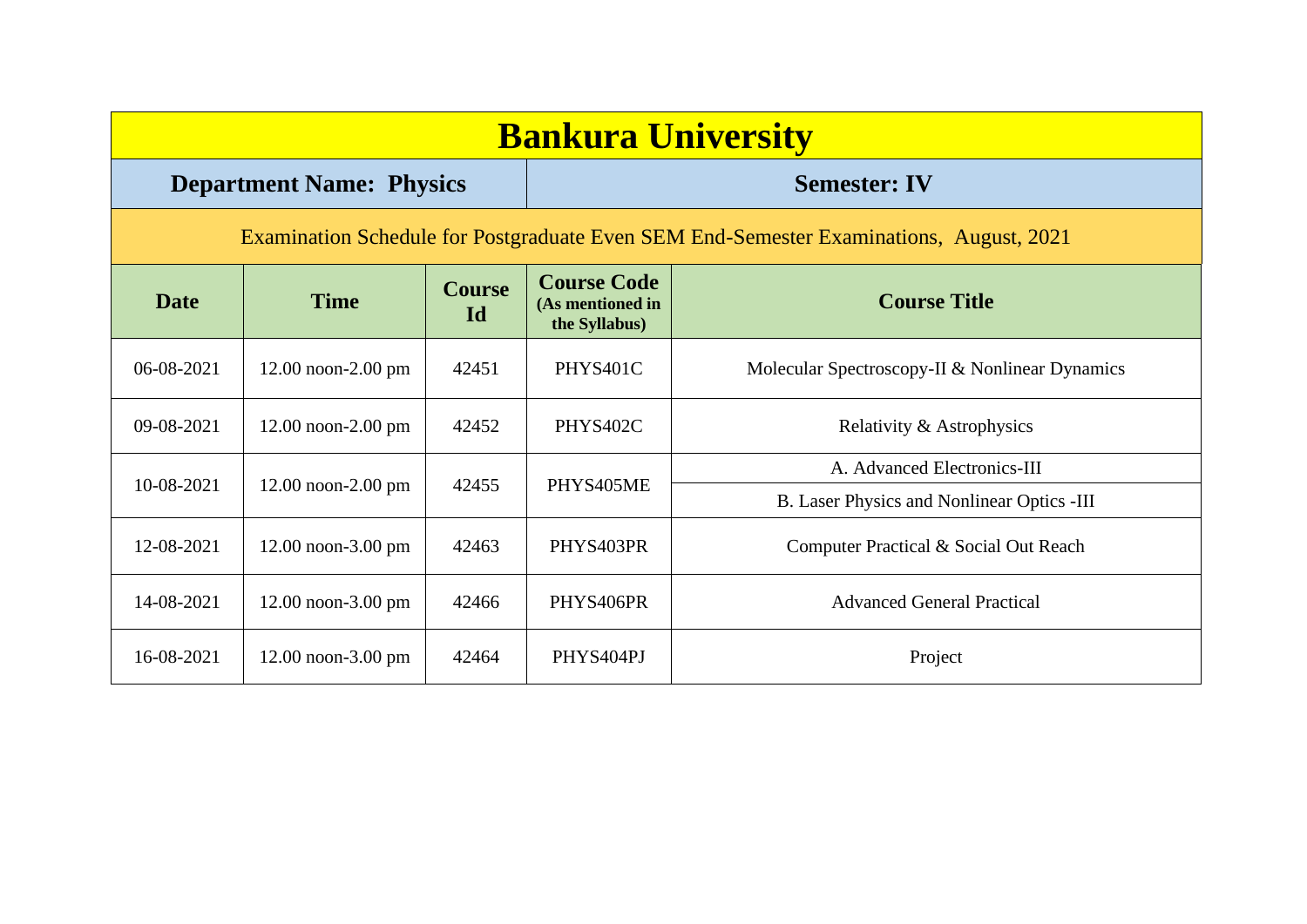| <b>Bankura University</b>                                                              |                                    |                     |                                                         |                                                                                   |  |  |  |  |  |
|----------------------------------------------------------------------------------------|------------------------------------|---------------------|---------------------------------------------------------|-----------------------------------------------------------------------------------|--|--|--|--|--|
|                                                                                        | <b>Department Name: Philosophy</b> |                     |                                                         | <b>Semester: II &amp; IV</b>                                                      |  |  |  |  |  |
| Examination Schedule for Postgraduate Even SEM End-Semester Examinations, August, 2021 |                                    |                     |                                                         |                                                                                   |  |  |  |  |  |
| <b>Date</b>                                                                            | <b>Time</b>                        | <b>Course</b><br>Id | <b>Course Code</b><br>(As mentioned in the<br>Syllabus) | <b>Course Title</b>                                                               |  |  |  |  |  |
| 05-08-2021                                                                             | 12 noon to 1 pm                    | 20656               | MAPHIL206EF                                             | Value Education and Human Rights.                                                 |  |  |  |  |  |
| 07-08-2021                                                                             | 12 noon to 2 pm                    | 20651               | MAPHIL201C                                              | <b>Indian Ethics</b>                                                              |  |  |  |  |  |
| 09-08-2021                                                                             | 12 noon to 2 pm                    | 20652               | MAPHIL202C                                              | Indian Metaphysics                                                                |  |  |  |  |  |
| 11-08-2021                                                                             | 12 noon to 2 pm                    | 20653               | MAPHIL203C                                              | <b>Western Epistemology</b>                                                       |  |  |  |  |  |
| 13-08-2021                                                                             | 12 noon to 2 pm                    | 20654               | MAPHIL204C                                              | Western Logic                                                                     |  |  |  |  |  |
| 17-08-2021                                                                             | 12 noon                            | 20665               | MAPHIL205IASG                                           | Project And Open Viva                                                             |  |  |  |  |  |
| 07-08-2021                                                                             | 12 noon to 2 pm                    | 40651               | MAPHIL401C                                              | Continental Philosophy, Continental Philosophy (OLD)                              |  |  |  |  |  |
| 09-08-2021                                                                             | 12 noon to 2 pm                    | 40652               | MAPHIL402C                                              | Philosophy of Language (Western),<br>Western Philosophy of Language (OLD)         |  |  |  |  |  |
| 11-08-2021                                                                             | 12 noon to 2 pm                    | 40653               | $(1)$ MAPHIL403EC,<br>(2)MAPHIL403N (Old)               | (1) Prācīna Nyāya-II/ Applied Ethics in Indian Context<br>(2) Navya Nyāya-I (OLD) |  |  |  |  |  |
| 13-08-2021                                                                             | 12 noon to 2 pm                    | 40654               | $(1)$ MAPHIL404EC, $(2)$<br>MAPHIL404N (OLD)            | (1) Navya Nyāya-II/ Environmental Ethics<br>(2) Navya Nyāya-II (OLD)              |  |  |  |  |  |
| 16-08-2021                                                                             | 12 noon                            | 40665               | MAPHIL405DN                                             | Dissertation and Open Viva                                                        |  |  |  |  |  |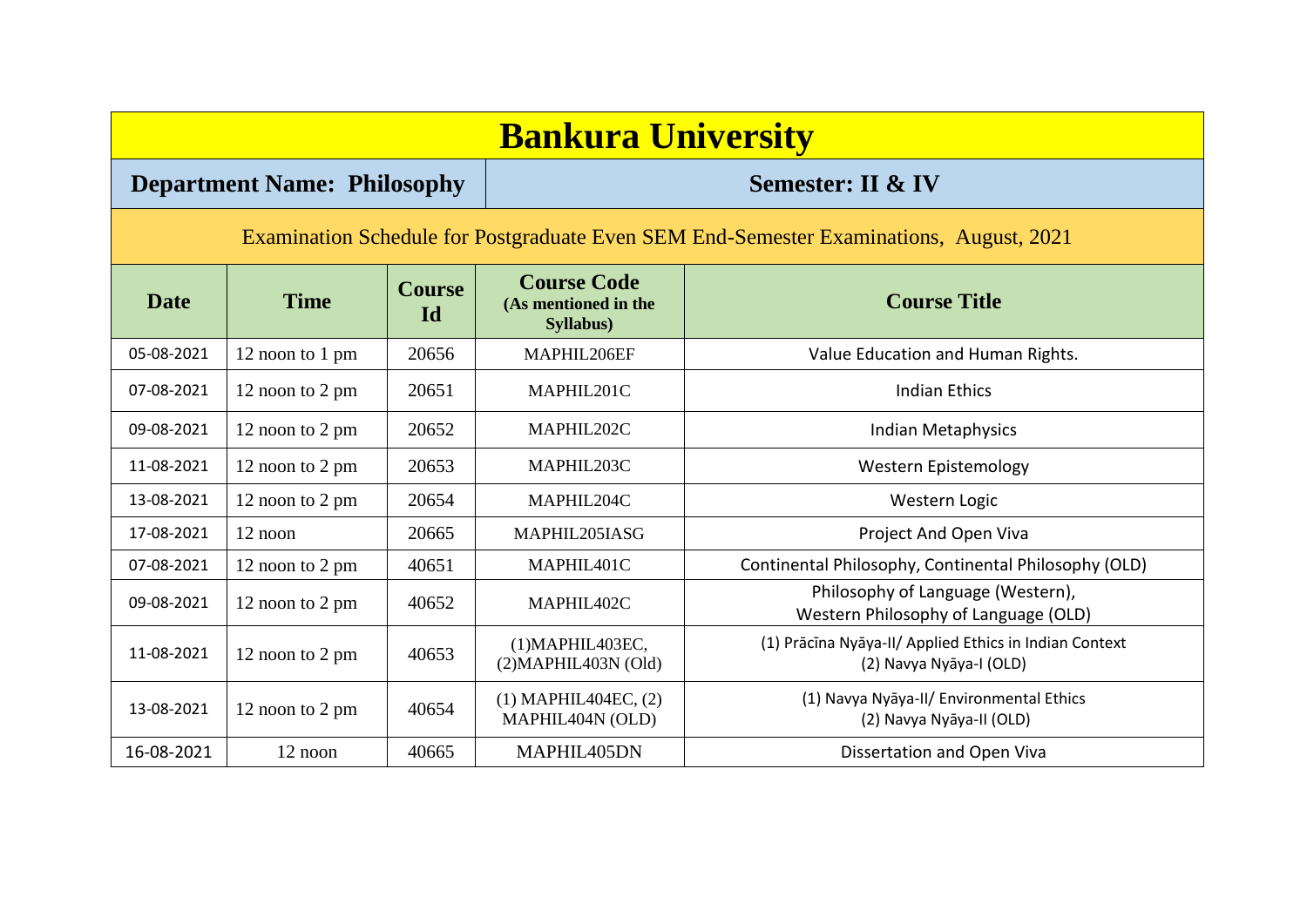| <b>Bankura University</b>                                                              |                                     |                     |                                                         |                                                        |  |  |  |
|----------------------------------------------------------------------------------------|-------------------------------------|---------------------|---------------------------------------------------------|--------------------------------------------------------|--|--|--|
|                                                                                        | <b>Department Name: Social Work</b> |                     |                                                         | <b>Semester: II</b>                                    |  |  |  |
| Examination Schedule for Postgraduate Even SEM End-Semester Examinations, August, 2021 |                                     |                     |                                                         |                                                        |  |  |  |
| Date                                                                                   | <b>Time</b>                         | <b>Course</b><br>Id | <b>Course Code</b><br>(As mentioned in the<br>Syllabus) | <b>Course Title</b>                                    |  |  |  |
| 10.08.2021                                                                             | $12:00$ noon- 3.00 pm               | 22851               | PG/SW/201/C                                             | Social Action and Social Movements                     |  |  |  |
| 12.08.2021                                                                             | $12:00$ noon- 3.00 pm               | 22852               | PG/SW/202/C                                             | Psychology for Social Work Practice                    |  |  |  |
| 14.08.2021                                                                             | $12:00$ noon- 3.00 pm               | 22853               | PG/SW/203/C                                             | Human Resource Management and Organizational Behaviour |  |  |  |
| 16.08.2021                                                                             | $12:00$ noon- 3.00 pm               | 22854               | PG/SW/204/C                                             | Social Research                                        |  |  |  |
| N.A.                                                                                   | N.A.                                | 22865               | PG/SW/205/PR(FW)                                        | Open Community Field Work & Viva Voce                  |  |  |  |
| 05.08.2021                                                                             | $12:00$ noon- $1.00$ pm             | 22856               | 206/EF                                                  | Value Education and Human Rights                       |  |  |  |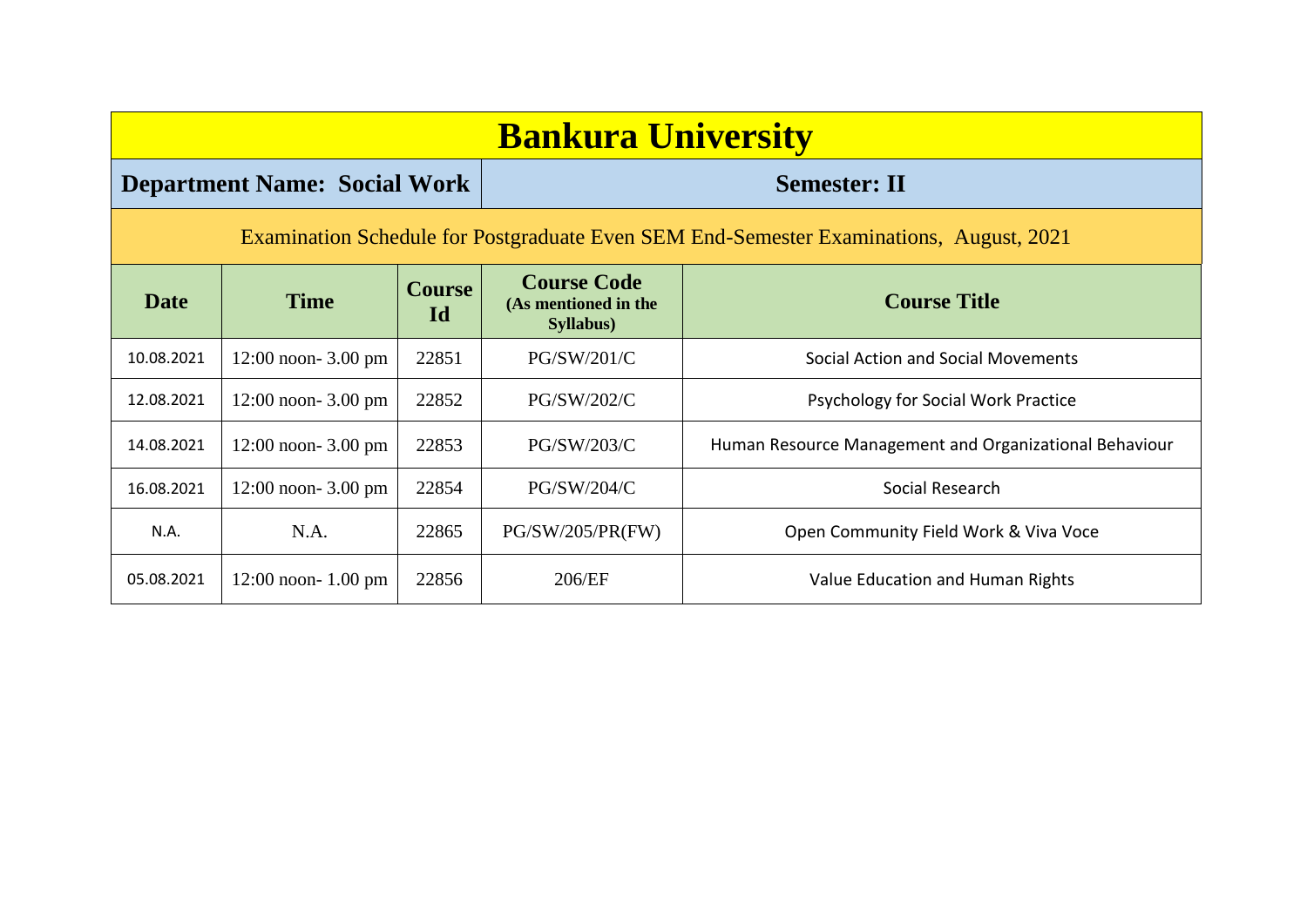| <b>Bankura University</b> |                                               |                     |                                                         |                                                                                        |  |
|---------------------------|-----------------------------------------------|---------------------|---------------------------------------------------------|----------------------------------------------------------------------------------------|--|
|                           | <b>Department Name: Social</b><br><b>Work</b> |                     |                                                         | <b>Semester: IV</b>                                                                    |  |
|                           |                                               |                     |                                                         | Examination Schedule for Postgraduate Even SEM End-Semester Examinations, August, 2021 |  |
| <b>Date</b>               | <b>Time</b>                                   | <b>Course</b><br>Id | <b>Course Code</b><br>(As mentioned in<br>the Syllabus) | <b>Course Title</b>                                                                    |  |
| 10.08.2021                | $12:00$ noon- 3.00 pm                         | 42851               | PG/SW/401/C                                             | Social Policy and Planning                                                             |  |
| 12.08.2021                | $12:00$ noon- 3.00 pm                         | 42852               | PG/SW/402/C                                             | Gender Studies and Social Work (Old & New)                                             |  |
| 14.08.2021                | $12:00$ noon- 3.00 pm                         | 42853               | PG/SW/403/C                                             | Human Rights and Social Justice                                                        |  |
| 16.08.2021                | $12:00$ noon- 3.00 pm                         | 42854               | PG/SW/404/ME                                            | Crime and Correctional Administration/Entrepreneurship and NGO<br>Management           |  |
| 06.08.2021-<br>07.08.2021 | $12:00$ noon                                  | 42865               | <b>PG/SW/405/FW</b>                                     | Field Work (NGO Internship & Viva-Voce)                                                |  |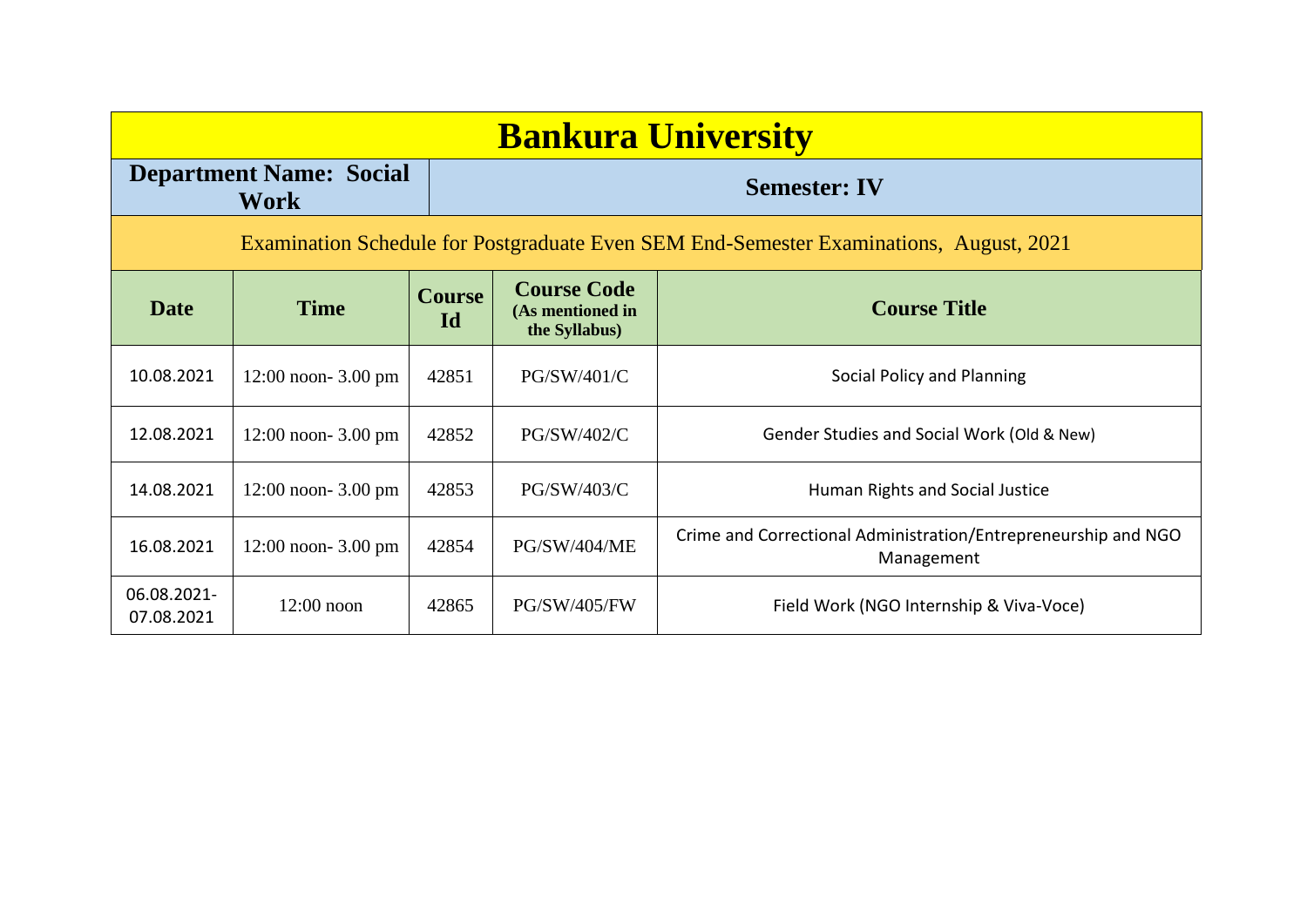|             | <b>Bankura University</b>                                                              |                  |                                                          |                                                                                            |  |  |  |
|-------------|----------------------------------------------------------------------------------------|------------------|----------------------------------------------------------|--------------------------------------------------------------------------------------------|--|--|--|
|             | <b>Department Name:</b><br><b>SANSKRIT</b>                                             |                  | <b>Semester: II &amp; IV</b>                             |                                                                                            |  |  |  |
|             | Examination Schedule for Postgraduate Even SEM End-Semester Examinations, August, 2021 |                  |                                                          |                                                                                            |  |  |  |
| <b>Date</b> | <b>Time</b>                                                                            | <b>Course Id</b> | <b>Course Code</b><br>(As)<br>mentioned in the Syllabus) | <b>Course Title</b>                                                                        |  |  |  |
| 06-08-2021  | $12.00N$ oon- $2$ pm                                                                   | 40951            | 401EA, 401EB, 401ED                                      | Pratishakhya & Grihyasutra, Poetics and Dramaturgy, Gems of<br>Nyava vaisesika Philosophy. |  |  |  |
| 10-08-2021  | $12.00N$ oon- $2$ pm                                                                   | 20951            | 201C                                                     | <b>Vedic Studies</b>                                                                       |  |  |  |
| 09-08-2021  | 12.00Noon-2 pm                                                                         | 40952            | 402EA, 402EB, 402ED                                      | Brahmana, Mahakavya and kavyatattva, Pramatattva &<br>inference in Navyanyaya              |  |  |  |
| 12-08-2021  | $12.00N$ oon- $2$ pm                                                                   | 20952            | 202C                                                     | Grammar (Old & New)                                                                        |  |  |  |
| 11-08-2021  | $12.00N$ oon- $2$ pm                                                                   | 40953            | 403EA, 403EB, 403ED                                      | Srautasutra & Chhandasutra, Adhunika kavya and Prose,<br>vyapti in Tattvachintamani.       |  |  |  |
| 16-08-2021  | 12.00Noon-2 pm                                                                         | 20953            | 203C                                                     | Philosophy                                                                                 |  |  |  |
| 13-08-2021  | $12.00N$ oon- $2$ pm                                                                   | 40954            | 404EA, 404EB, 404ED                                      | Jnanakanda, Kavyatattvamimamsa, Computational Linguistics<br>& Shabdabodha                 |  |  |  |
| 14-08-2021  | 12.00Noon-2 pm                                                                         | 40965            | 405IA                                                    | Assignment                                                                                 |  |  |  |
| 18-08-2021  | 12.00Noon-2 pm                                                                         | 20954            | 204C                                                     | Kavya                                                                                      |  |  |  |
| 20-08-2021  | <b>NA</b>                                                                              | 20965            | 205IA                                                    | Assignment                                                                                 |  |  |  |
| 05.08.2021  | $12.00N$ oon-1 pm                                                                      | 20956            | 206 EF                                                   | Value Education and Human Rights                                                           |  |  |  |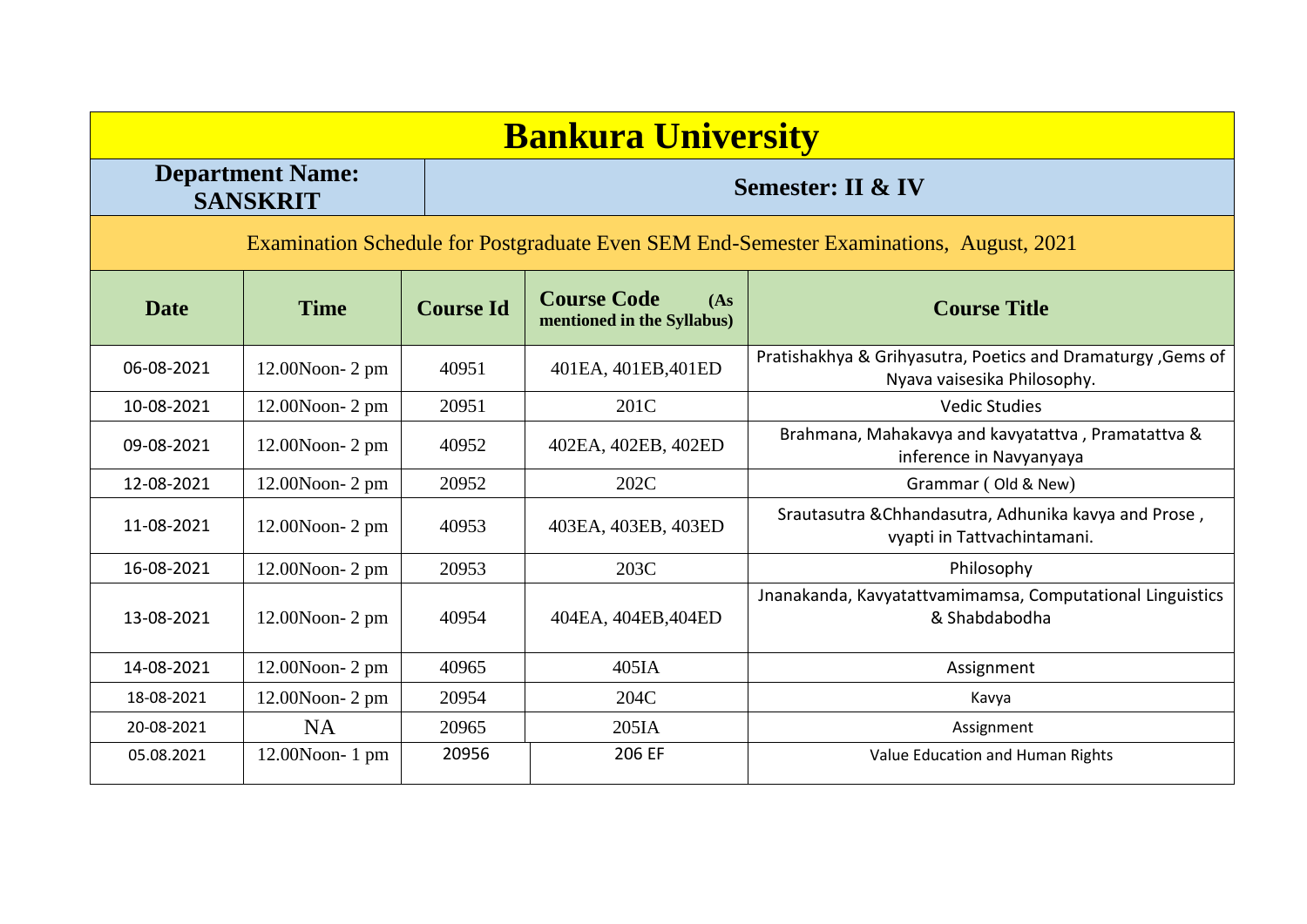| <b>Bankura University</b>                                                              |                                 |                  |                                                         |                                                                                                                                   |  |  |  |
|----------------------------------------------------------------------------------------|---------------------------------|------------------|---------------------------------------------------------|-----------------------------------------------------------------------------------------------------------------------------------|--|--|--|
|                                                                                        | <b>Department Name: History</b> |                  |                                                         | <b>Semester: II and IV</b>                                                                                                        |  |  |  |
| Examination Schedule for Postgraduate Even SEM End-Semester Examinations, August, 2021 |                                 |                  |                                                         |                                                                                                                                   |  |  |  |
| <b>Date</b>                                                                            | <b>Time</b>                     | <b>Course Id</b> | <b>Course Code</b><br>(As mentioned in<br>the Syllabus) | <b>Course Title</b>                                                                                                               |  |  |  |
| 06-08-2021                                                                             | 12 noon-2pm                     | 40451            | <b>HIST 401C</b>                                        | Twentieth-Century World (Old & New)                                                                                               |  |  |  |
| 09-08-2021                                                                             | 12 noon-2pm                     | 40452            | <b>HIST 402C</b>                                        | Traditions of History Writing in India(Old & New)                                                                                 |  |  |  |
| 11-08-2021                                                                             | 12noon-2pm                      | 40453            | <b>HIST 403EA;</b><br>HIST 403EA(old)                   | Maritime History: Indian Ocean Trade and the European Trading<br>Companies (1500 -1800); State and Society in Post-colonial India |  |  |  |
| 12-08-2021                                                                             | 12 noon<br>onwards              | 40465            | HIST/405/IA $(D,V)$                                     | Dissertation, Viva-voce                                                                                                           |  |  |  |
| 13-08-2021                                                                             | 12 noon-2pm                     | 40454            | HIST 403EB                                              | <b>Gender Studies: Theories and Histories</b>                                                                                     |  |  |  |
| 14-08-2021                                                                             | 12 noon-2pm                     | 40456<br>40454   | <b>HIST 403EC;</b><br>HIST 404 EB (old)                 | Architecture and Painting in India, 1206 -1750; History of South-West<br>Bengal 1740-1947                                         |  |  |  |
| 16-08-2021                                                                             | 12 noon-2pm                     | 40457            | HIST 403ED                                              | Intellectual Foundation of the Modern West                                                                                        |  |  |  |
|                                                                                        |                                 |                  |                                                         |                                                                                                                                   |  |  |  |
| 05-08-2021                                                                             | 12 noon 1pm                     | 20456            | <b>HST/206/EF</b>                                       | Value Education and Human Rights                                                                                                  |  |  |  |
| 07-08-2021                                                                             | 12 noon-2pm                     | 20451            | HST/201/C                                               | State and Society in Medieval India                                                                                               |  |  |  |
| 10-08-2021                                                                             | 12 noon-2pm                     | 20452            | <b>HST/202/C</b>                                        | Nationalism and the Colonial State in India: 1858-1947                                                                            |  |  |  |
| 12-08-2021                                                                             | 12 noon-2pm                     | 20453            | HST/203/C                                               | State and Society in Post-colonial India                                                                                          |  |  |  |
| 17-08-2021                                                                             | 12 noon-2pm                     | 20454            | HST/204/C                                               | History of South-West Bengal 1740-1947                                                                                            |  |  |  |
| 18-08-2021                                                                             | 12 noon-2pm                     | 20465            | <b>HST/205/C/IA</b>                                     | <b>Internal Assignment</b>                                                                                                        |  |  |  |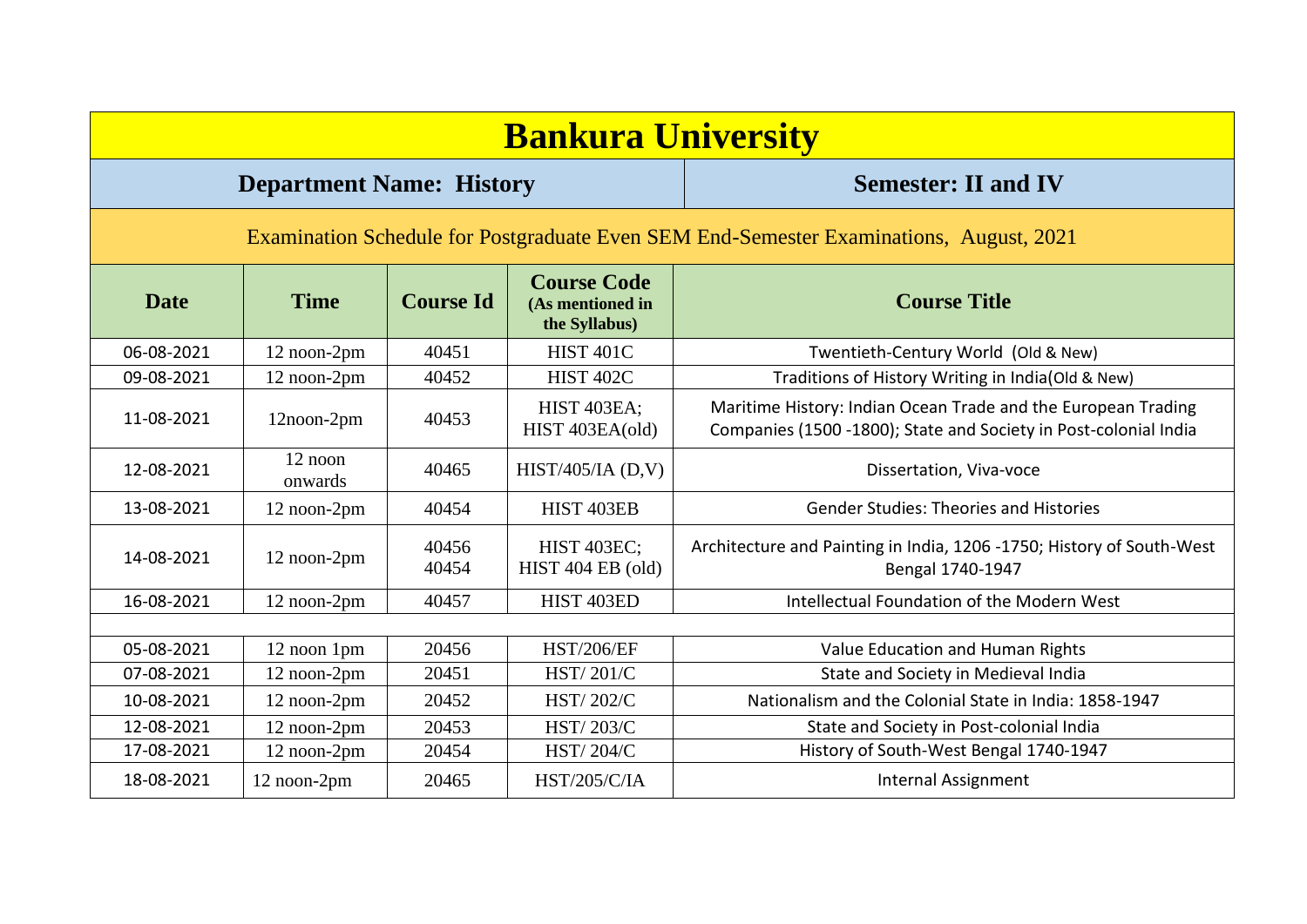|             | <b>Bankura University</b>     |                     |                                                                 |                                                                                |  |  |  |  |
|-------------|-------------------------------|---------------------|-----------------------------------------------------------------|--------------------------------------------------------------------------------|--|--|--|--|
|             | <b>Department Name: Music</b> |                     |                                                                 | <b>Semester: II</b>                                                            |  |  |  |  |
|             |                               |                     |                                                                 | Examination Schedule for Postgraduate EVEN SEM End-Semester Examinations, 2021 |  |  |  |  |
| <b>Date</b> | <b>Time</b>                   | <b>Course</b><br>Id | <b>Course Code</b><br>(As mentioned in the<br><b>Syllabus</b> ) | <b>Course Title</b>                                                            |  |  |  |  |
| 16.08.21    | 12.00 Noon-2.00 Pm            | 20551               | PG/MUS-RS/201C                                                  | Biographical Knowledge of Rabindranath in brief part-II                        |  |  |  |  |
| 07.08.21    | 12.00 Noon- 2.00 Pm           | 20552               | PG/MUS-RS/202C                                                  | Detailed knowledge of Gitinatya, Nrityanatya and Ritunatya of<br>Rabindranath  |  |  |  |  |
| 10.08.21    | 12.00 Noon- 2.00 Pm           | 20563               | PG/MUS-RS/203PR                                                 | Selected Rabindra sangeet from 6 decades of Rabindranaths's life -12<br>songs  |  |  |  |  |
| 12.08.21    | 12.00 Noon- 2.00 Pm           | 20564               | PG/MUS-RS/204PR                                                 | Bengali songs; Pre & contemporary of Rabindranath                              |  |  |  |  |
| 14.08.21    | 12.00 Noon- 2.00 Pm           | 20565               | PG/MUS-RS/205IA/PR                                              | Internal Assignment                                                            |  |  |  |  |
| 05.08.21    | 12.00 Noon-1.00 Pm            | 20556               | PG/MUS-RS/206EF                                                 | Value education & human rights                                                 |  |  |  |  |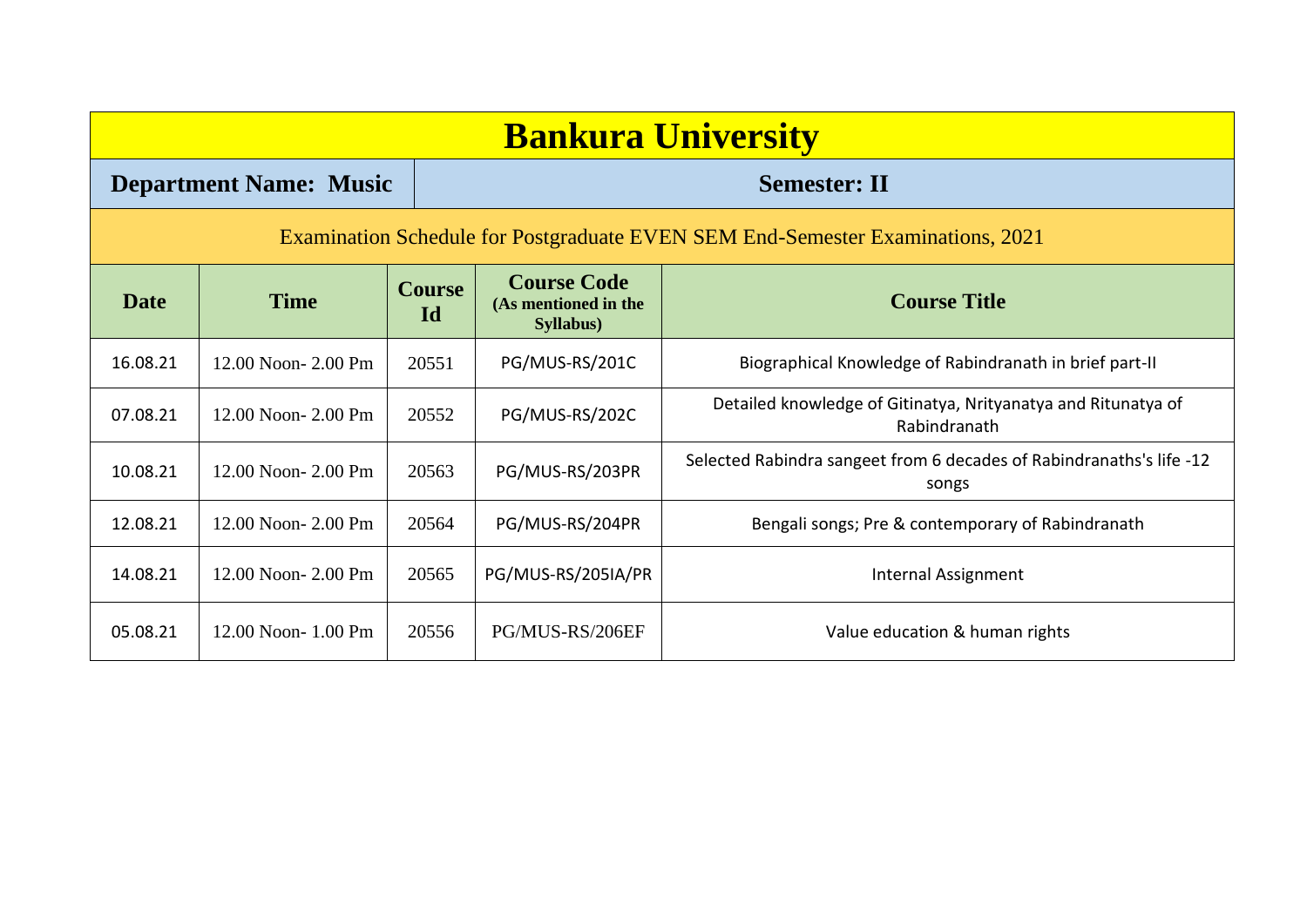| <b>Bankura University</b> |                               |                     |                                                                 |                                                                                |  |
|---------------------------|-------------------------------|---------------------|-----------------------------------------------------------------|--------------------------------------------------------------------------------|--|
|                           | <b>Department Name: Music</b> |                     |                                                                 | <b>Semester: II</b>                                                            |  |
|                           |                               |                     |                                                                 | Examination Schedule for Postgraduate EVEN SEM End-Semester Examinations, 2021 |  |
| <b>Date</b>               | <b>Time</b>                   | <b>Course</b><br>Id | <b>Course Code (As</b><br>mentioned in the<br><b>Syllabus</b> ) | <b>Course Title</b>                                                            |  |
| 16.08.21                  | 12.00 Noon-2.00 Pm            | 20551               | PG/MUS/201C                                                     | Theory of Musics                                                               |  |
| 07.08.21                  | 12.00 Noon-2.00 Pm            | 20552               | PG/MUS/202C                                                     | <b>History of Indian Musics</b>                                                |  |
| 10.08.21                  | 12.00 Noon-2.00 Pm            | 20563               | PG/MUS/203PR                                                    | Practical - Vilambit & Durt Khayal, Tarana & other Semiclassical form          |  |
| 12.08.21                  | 12.00 Noon-2.00 Pm            | 20564               | PG/MUS/204PR                                                    | Practical Knowledge of Raga                                                    |  |
| 14.08.21                  | 12.00 Noon-2.00 Pm            | 20565               | PG/MUS/205IA                                                    | Internal Assignment                                                            |  |
| 05.08.21                  | 12.00 Noon-1.00 Pm            | 20556               | PG/MUS/206EF                                                    | Value education & human rights                                                 |  |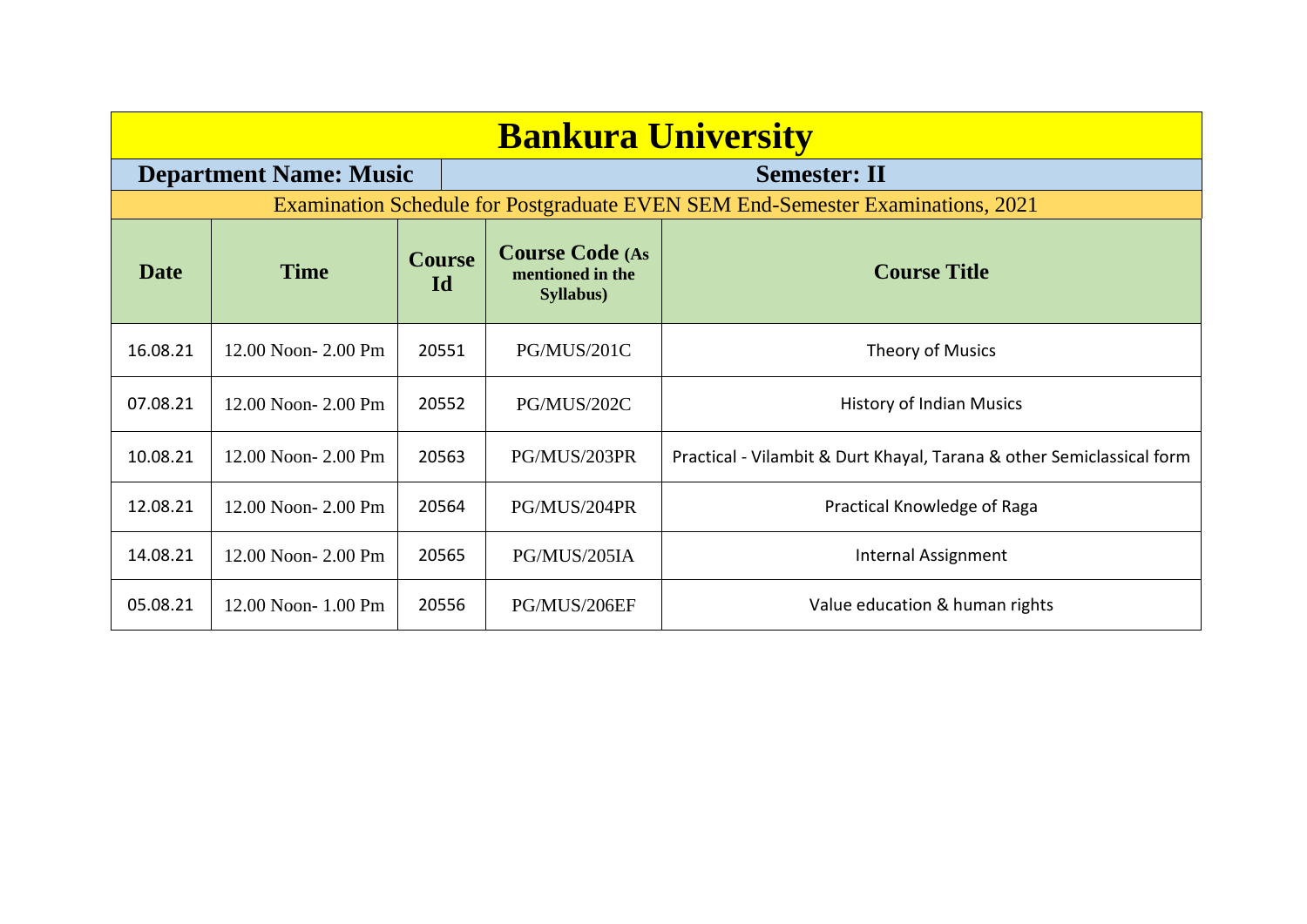|             | <b>Bankura University</b>     |                  |                                                      |                                                                                |  |  |  |
|-------------|-------------------------------|------------------|------------------------------------------------------|--------------------------------------------------------------------------------|--|--|--|
|             | <b>Department Name: Music</b> |                  |                                                      | <b>Semester: IV</b>                                                            |  |  |  |
|             |                               |                  |                                                      | Examination Schedule for Postgraduate EVEN SEM End-Semester Examinations, 2021 |  |  |  |
| <b>Date</b> | <b>Time</b>                   | <b>Course Id</b> | <b>Course Code (As</b><br>mentioned in the Syllabus) | <b>Course Title</b>                                                            |  |  |  |
| 06.08.21    | 12.00 Noon- 2.00 Pm           | 40551            | PG/MUS/401C                                          | Knowledge of South Indian Music                                                |  |  |  |
| 11.08.21    | 12.00 Noon-2.00 Pm            | 40552            | PG/MUS/402C                                          | Detailed knowledge of Indian Music                                             |  |  |  |
| 13.08.21    | 12.00 Noon- 2.00 Pm           | 40553            | PG/MUS/403C                                          | Indian Music and its aesthetics approach                                       |  |  |  |
| 16.08.21    | 12.00 Noon- 2.00 Pm           | 40564            | PG/MUS/404PR                                         | Practical Knowledge of Raga                                                    |  |  |  |
| 09.08.21    | 12.00 Noon-2.00 Pm            | 40565            | PG/MUS/405IA                                         | Internal Assignment                                                            |  |  |  |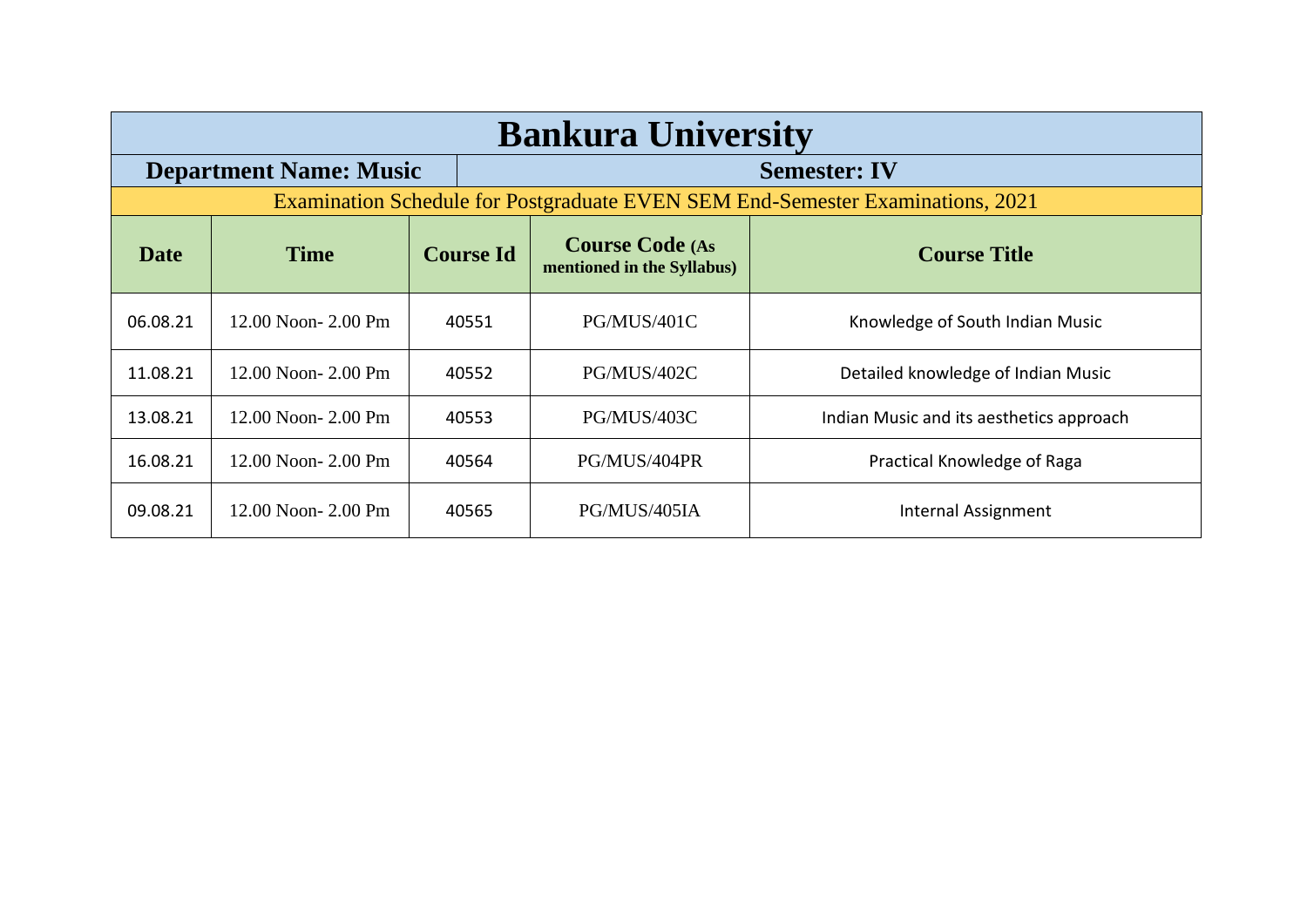| <b>Bankura University</b> |                                                      |                  |                                                                 |                                                                               |  |  |
|---------------------------|------------------------------------------------------|------------------|-----------------------------------------------------------------|-------------------------------------------------------------------------------|--|--|
|                           | <b>Department Name: Music</b><br><b>Semester: IV</b> |                  |                                                                 |                                                                               |  |  |
|                           |                                                      |                  |                                                                 | Examination Schedule for Postgraduate EVEN SEM End-Semester Examination, 2021 |  |  |
| <b>Date</b>               | <b>Time</b>                                          | <b>Course Id</b> | <b>Course Code (As</b><br>mentioned in the<br><b>Syllabus</b> ) | <b>Course Title</b>                                                           |  |  |
| 06.08.21                  | 12.00 Noon-2.00 Pm                                   | 40551            | PG/MUS-RS/401C                                                  | Tagores Musical Philosophy as expressed in Essays, Pomes and<br>Songs         |  |  |
| 11.08.21                  | 12.00 Noon- 2.00 Pm                                  | 40552            | PG/MUS-RS/402C                                                  | Theoretical aspects of Natyagiti and Kavyagiti                                |  |  |
| 13.08.21                  | $12.00$ Noon- $2.00$ Pm                              | 40563            | PG/MUS-RS/403PR                                                 | Selected songs from three Gitinatys & three Nrityanatys                       |  |  |
| 16.08.21                  | 12.00 Noon-2.00 Pm                                   | 40564            | PG/MUS-RS/404PR                                                 | Thematic variation in Rabindra Sangeet                                        |  |  |
| 09.08.21                  | 12.00 Noon-2.00 Pm                                   | 40565            | PG/MUS-RS/405IA                                                 | A Short Dissertation                                                          |  |  |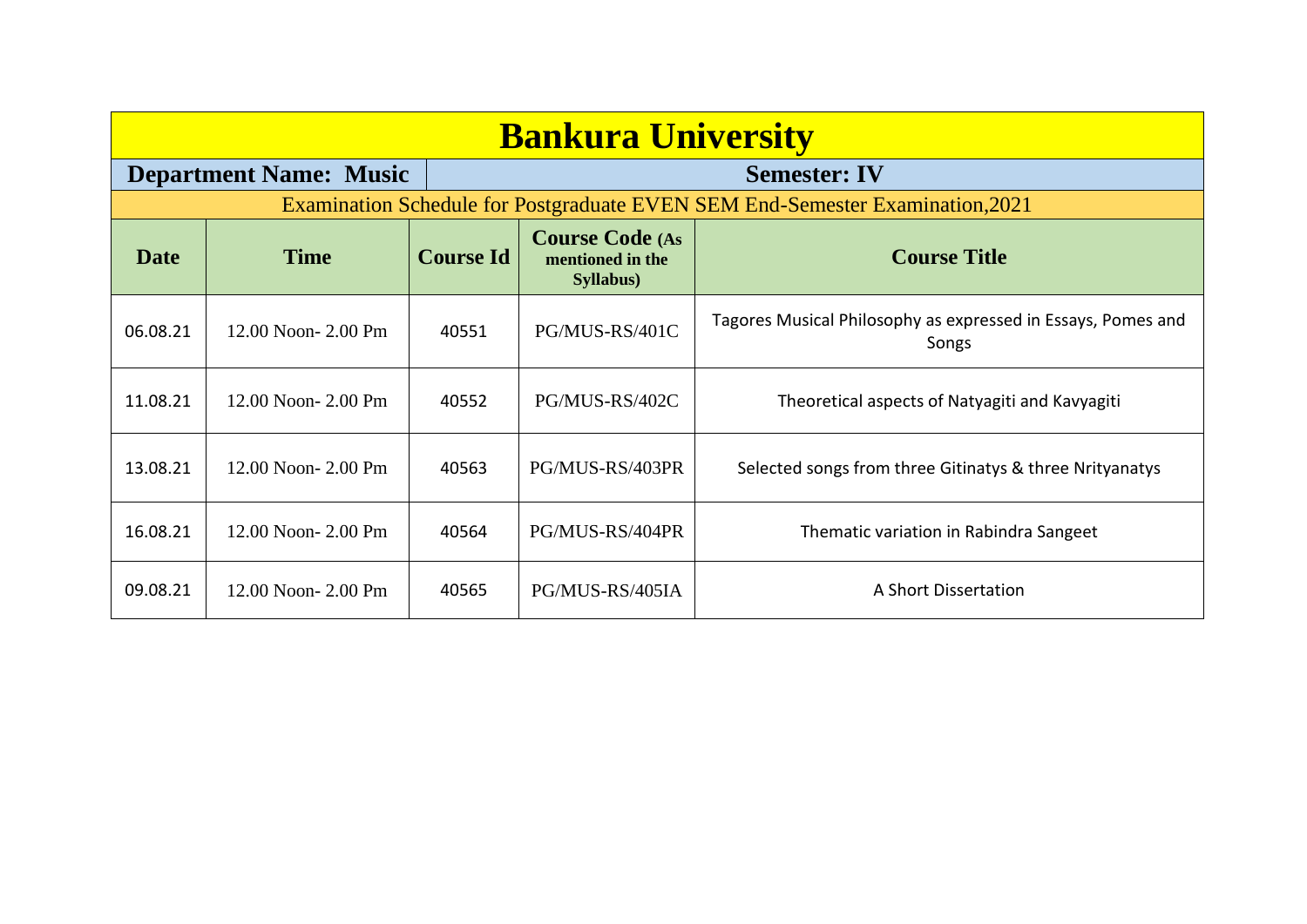| <b>Bankura University</b>                                                              |                      |                  |                                                         |                                         |  |  |
|----------------------------------------------------------------------------------------|----------------------|------------------|---------------------------------------------------------|-----------------------------------------|--|--|
| <b>Semester: II</b><br><b>Department Name: Chemistry</b>                               |                      |                  |                                                         |                                         |  |  |
| Examination Schedule for Postgraduate Even SEM End-Semester Examinations, August, 2021 |                      |                  |                                                         |                                         |  |  |
| <b>Date</b>                                                                            | <b>Time</b>          | <b>Course Id</b> | <b>Course Code</b><br>(As mentioned in the<br>Syllabus) | <b>Course Title</b>                     |  |  |
| 04.08.2021                                                                             | <b>NA</b>            | 21467            | CHEM/207/I.A.                                           | Internal Assignment                     |  |  |
| 05.08.2021                                                                             | $12$ noon- $1.00$ pm | 21456            | 206/EF                                                  | <b>Value Education and Human Rights</b> |  |  |
| 06.08.2021                                                                             | $12$ noon- $2$ pm    | 21451            | <b>CHEM/201/C</b>                                       | <b>Inorganic Chemistry</b>              |  |  |
| 09.08.2021                                                                             | $12$ noon- $2$ pm    | 21452            | <b>CHEM/202/C</b>                                       | <b>Organic Chemistry</b>                |  |  |
| 11.08.2021                                                                             | $12$ noon- $2$ pm    | 21453            | <b>CHEM /203/C</b>                                      | <b>Physical Chemistry</b>               |  |  |
| 13.08.2021                                                                             | $12$ noon- $2$ pm    | 21464            | CHEM $/204/C(PR)$                                       | <b>Inorganic Chemistry Practical</b>    |  |  |
| 16.08.2021                                                                             | $12$ noon- $2$ pm    | 21465            | CHEM $/205/C(PR)$                                       | <b>Physical Chemistry Practical</b>     |  |  |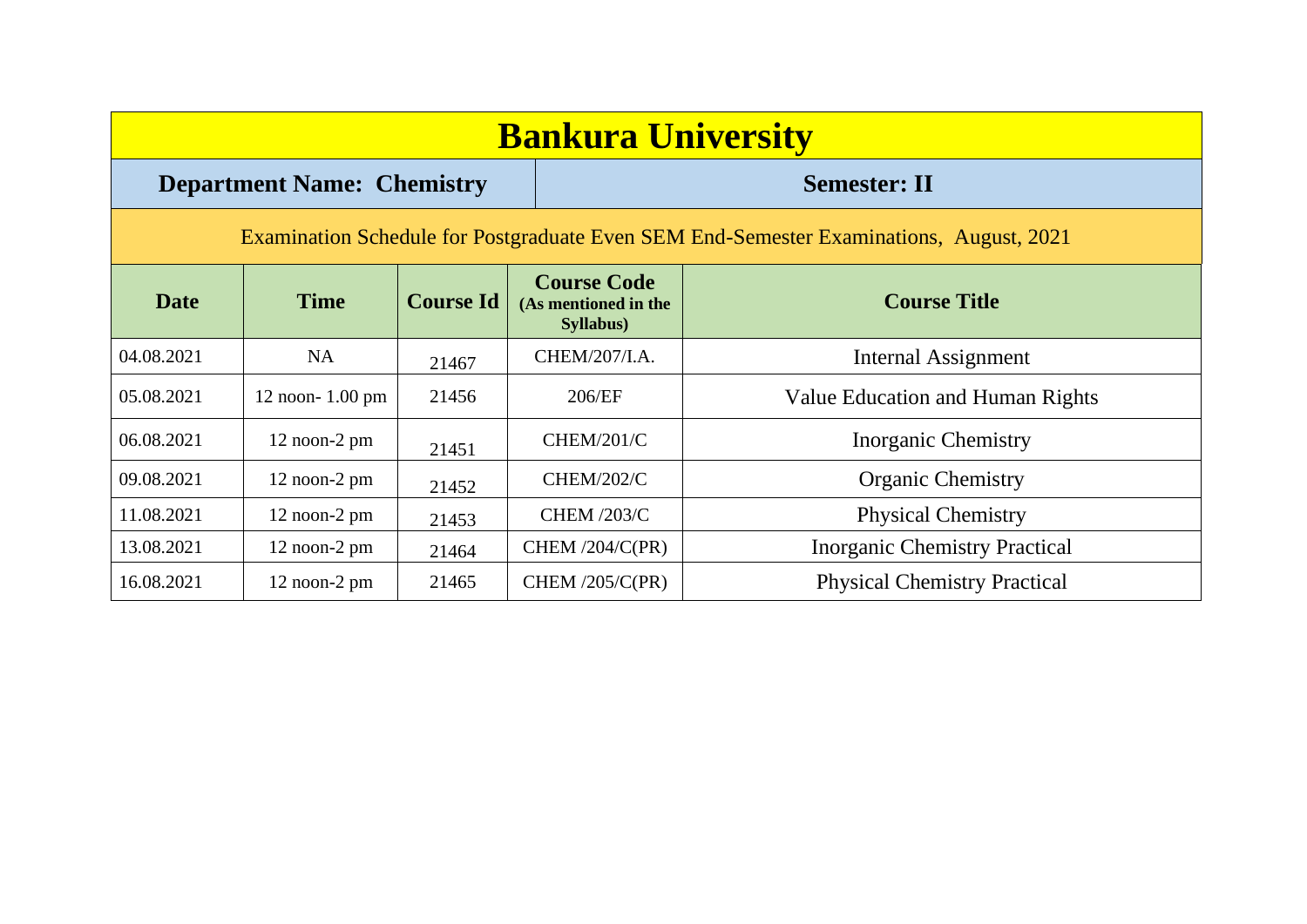| <b>Bankura University</b> |                                                                                        |                  |                                                          |                                                          |  |  |  |
|---------------------------|----------------------------------------------------------------------------------------|------------------|----------------------------------------------------------|----------------------------------------------------------|--|--|--|
|                           | <b>Deptartment Name: Chemistry</b>                                                     |                  | <b>Semester: IV</b>                                      |                                                          |  |  |  |
|                           | Examination Schedule for Postgraduate Even SEM End-Semester Examinations, August, 2021 |                  |                                                          |                                                          |  |  |  |
| <b>Date</b>               | <b>Time</b>                                                                            | <b>Course Id</b> | <b>Course Code</b><br>(As)<br>mentioned in the Syllabus) | <b>Course Title</b>                                      |  |  |  |
| 04.08.2021                | NA                                                                                     | 41466            | <b>CHEM</b><br>406I.A.(IS/OS/PS)                         | Term Paper/Project                                       |  |  |  |
| 06.08.2021                | $12$ noon- $2$<br>pm                                                                   | 41451            | CHEM 401E (IS/OS/PS)                                     | Inorganic Chemistry/Organic Chemistry/Physical Chemistry |  |  |  |
| 09.08.2021                | $12$ noon- $2$<br>pm                                                                   | 41452            | CHEM 402E (IS/OS/PS)                                     | Inorganic Chemistry/Organic Chemistry/Physical Chemistry |  |  |  |
| 11.08.2021                | $12$ noon- $2$<br>pm                                                                   | 41453            | CHEM 403E (IS/OS/PS)                                     | Inorganic Chemistry/Organic Chemistry/Physical Chemistry |  |  |  |
| 13.08.2021                | $12$ noon- $2$<br>pm                                                                   | 41464            | CHEM 404C(PR)                                            | <b>Computer Application in Chemistry</b>                 |  |  |  |
| 16.08.2021                | $12$ noon- $2$<br>pm                                                                   | 41465            | CHEM 405E(PR)<br>(IS/OS/PS)                              | Inorganic Chemistry/Organic Chemistry/Physical Chemistry |  |  |  |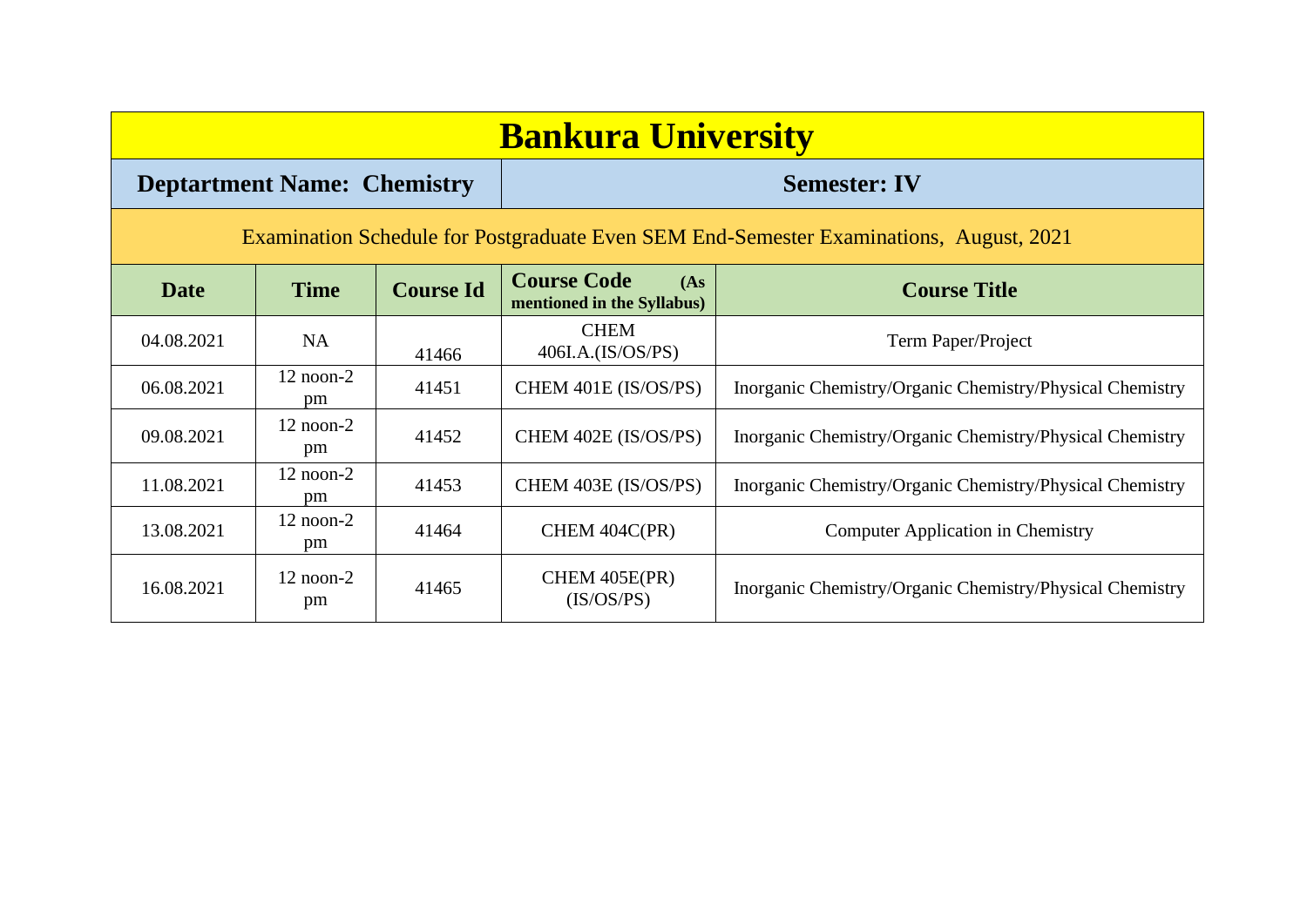|             | <b>Bankura University</b>                                                              |                  |                                                         |                                                             |  |  |  |  |
|-------------|----------------------------------------------------------------------------------------|------------------|---------------------------------------------------------|-------------------------------------------------------------|--|--|--|--|
|             | <b>Department Name: BOTANY</b>                                                         |                  | <b>Semester: II &amp; IV</b>                            |                                                             |  |  |  |  |
|             | Examination Schedule for Postgraduate Even SEM End-Semester Examinations, August, 2021 |                  |                                                         |                                                             |  |  |  |  |
| <b>Date</b> | <b>Time</b>                                                                            | <b>Course Id</b> | <b>Course Code</b><br>(As mentioned in<br>the Syllabus) | <b>Course Title</b>                                         |  |  |  |  |
| 05-08-2021  | $12.00$ noon                                                                           | 21356            | 206EF                                                   | Value Education and Human Rights                            |  |  |  |  |
| 06.08.21    | 12.00 noon-2.00PM                                                                      | 21351            | <b>BOT/201-CT</b>                                       | Plant Physiology                                            |  |  |  |  |
| 06.08.21    | 3.00PM --5.00PM                                                                        | 41351            | <b>BOT/401-CT</b>                                       | <b>Ecology and Evolution</b>                                |  |  |  |  |
| 09-08-2021  | 12.00 noon-2.00PM                                                                      | 21352            | <b>BOT/202-CT</b>                                       | Biochemistry and Molecular Biology of plants                |  |  |  |  |
| 09-08-2021  | 3.00PM --5.00PM                                                                        | 41352            | <b>BOT/402-CT</b>                                       | Plant Anatomy, Silviculture                                 |  |  |  |  |
| 10.08.21    | 12.00 noon-2.00PM                                                                      | 21353            | <b>BOT/203-CT</b>                                       | Morphology, Palynology and Reproductive Biology             |  |  |  |  |
| 10.08.21    | 3.00PM --5.00PM                                                                        | 41354            | BOT/404EA-CT<br>$+404/EB-CT$                            | Taxonomy of Angiosperms and Biosystematics<br>/Microbiology |  |  |  |  |
| 11.08.21    | 12.00 noon-2.00PM                                                                      | 21354            | <b>BOT/204-CT</b>                                       | Taxonomy of Angiosperm                                      |  |  |  |  |
| 28.07.21    | 12.00 Noon-2.00 PM                                                                     | 21365            | <b>BOT/205-IA</b>                                       | <b>Internal Assignment</b>                                  |  |  |  |  |
| 29.07.21    | 12.00 Noon-2.00 PM                                                                     | 21365            | <b>BOT/205-IA</b>                                       | Internal Assignment                                         |  |  |  |  |
|             |                                                                                        |                  |                                                         |                                                             |  |  |  |  |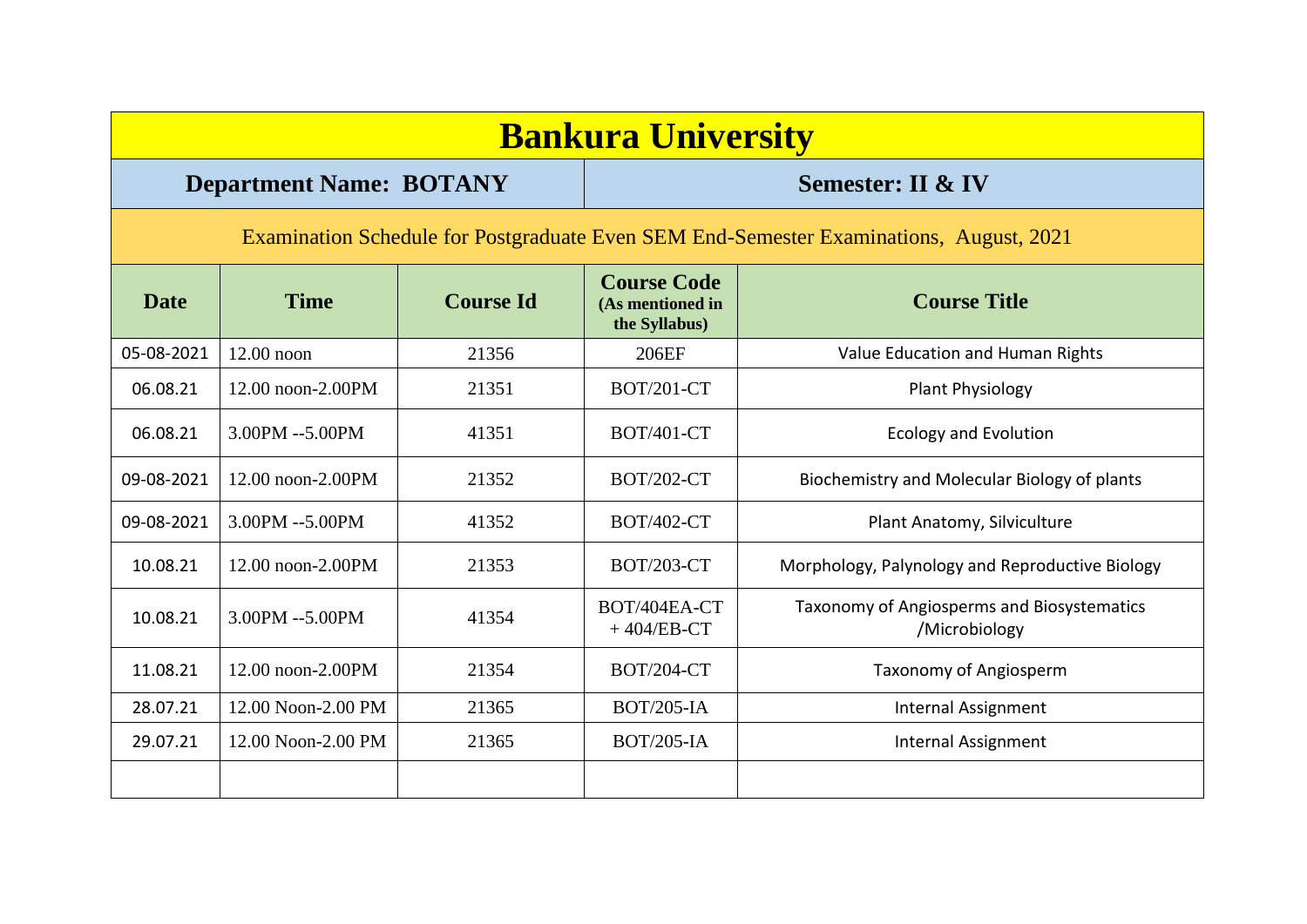|             | <b>Bankura University</b>                                                              |                  |                                                         |                                                         |  |  |  |  |
|-------------|----------------------------------------------------------------------------------------|------------------|---------------------------------------------------------|---------------------------------------------------------|--|--|--|--|
|             | <b>Department Name: BOTANY</b>                                                         |                  | <b>Semester: II &amp; IV</b>                            |                                                         |  |  |  |  |
|             | Examination Schedule for Postgraduate Even SEM End-Semester Examinations, August, 2021 |                  |                                                         |                                                         |  |  |  |  |
| <b>Date</b> | <b>Time</b>                                                                            | <b>Course Id</b> | <b>Course Code</b><br>(As mentioned in<br>the Syllabus) | <b>Course Title</b>                                     |  |  |  |  |
| 12.08.21    | 12.00 Noon-2.00 PM                                                                     | 21361            | $BOT/201-C(P)$                                          | <b>Plant Physiology</b>                                 |  |  |  |  |
| 12.08.21    | 3.00PM - 5.00PM                                                                        | 41361            | $BOT/401-C(P)$                                          | <b>Ecology and Evolution</b>                            |  |  |  |  |
| 13.08.21    | 12.00 Noon-2.00 PM                                                                     | 21362            | $BOT/202-C(P)$                                          | <b>Biochemistry and Molecular Biology</b>               |  |  |  |  |
| 13.08.21    | 3.00PM - 5.00PM                                                                        | 41362            | $BOT/402-C(P)$                                          | Plant Anatomy, Silviculture                             |  |  |  |  |
| 16.08.21    | 12.00 Noon-2.00 PM                                                                     | 21363            | $BOT/203-C(P)$                                          | Morphology, Palynology and Reproductive Biology         |  |  |  |  |
| 17.08.21    | 12.00 Noon-2.00 PM                                                                     | 21364            | $BOT/204-C(P)$                                          | Taxonomy of Angiosperm                                  |  |  |  |  |
| 17.08.21    | 3.00PM - 5.00PM                                                                        | 41364            | <b>BOT/404/EA-</b><br>$(P)+EB-(P)$                      | Taxonomy of angiosperm and Biosystematics +Microbiology |  |  |  |  |
| 18.08.21    | 12.00 Noon-2.00 PM                                                                     | 41365            | <b>BOT/405</b>                                          | <b>Dissertation Work</b>                                |  |  |  |  |
| 30.07.21    | 12.00 Noon-2.00 PM                                                                     | 41363            | <b>BOT/403/I.A</b>                                      | Educational Excursion, Tutorial, Library work           |  |  |  |  |